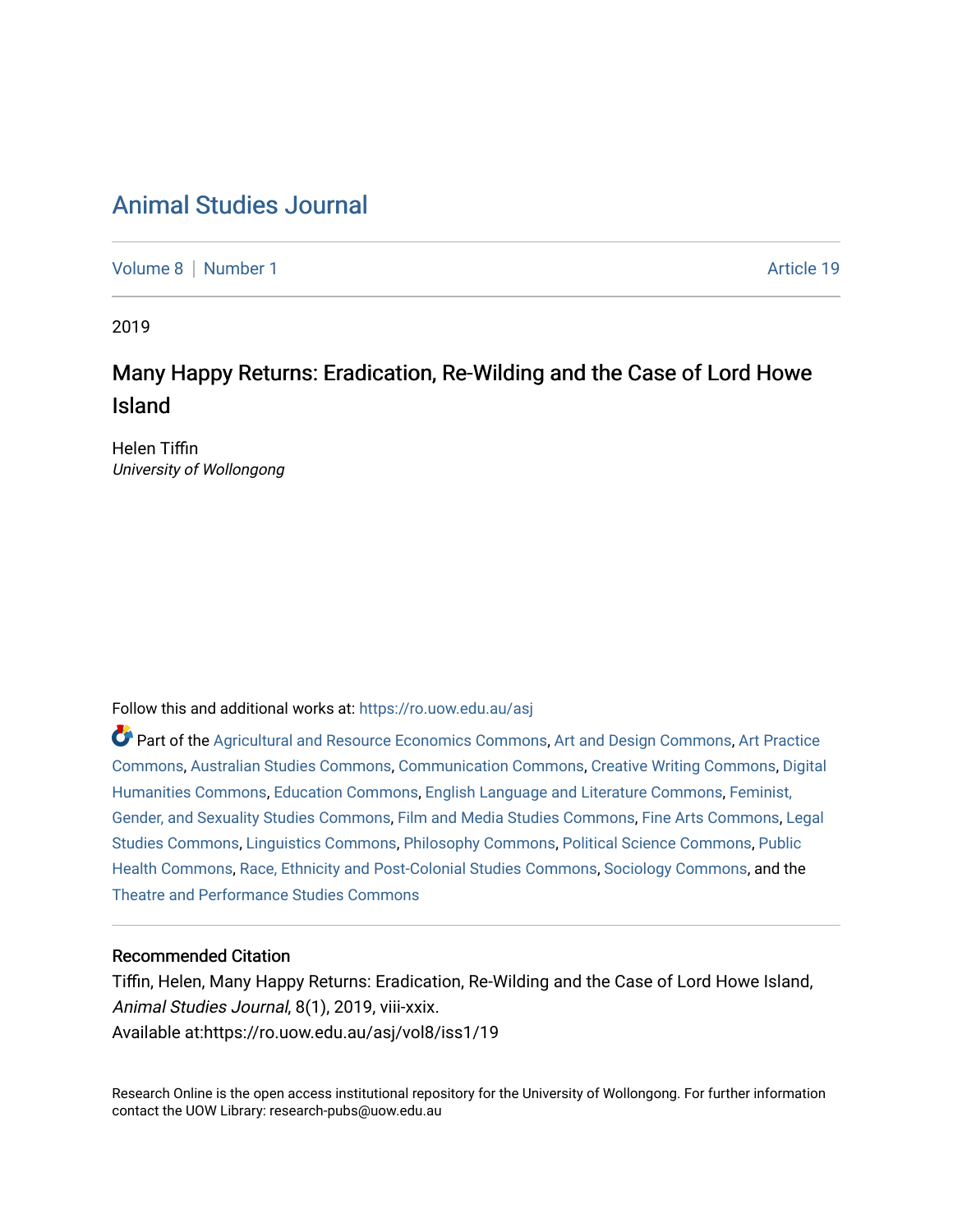## Many Happy Returns: Eradication, Re-Wilding and the Case of Lord Howe Island

#### **Abstract**

Colonialist concepts continue to drive Parks and Wildlife/ Conservation Department policies and practices in Australia and other settler colonies. In the case of Australia, returning the country to its pre-European invasion (pristine) condition becomes policy dictate, even where the often draconian implementations of these parameters prove unsuitable or even dangerous. And the notion of restoring Australian ecosystems to their pre-1788 condition is closely linked to the fetishisation of species purity. Australia has one of the world's highest extinction rates, and conservation of what remains is obviously of paramount importance. But the emphasis on eradication of so-called 'pest' species can sometimes become counterproductive – reducing rather than enhancing or shoring up biodiversity. An instance of the latter is provided by the recent Rat Eradication Project on Lord Howe Island, where losses promise to be greater than gains, biodiversity reduced rather than increased, and unethical animal suffering simply ignored.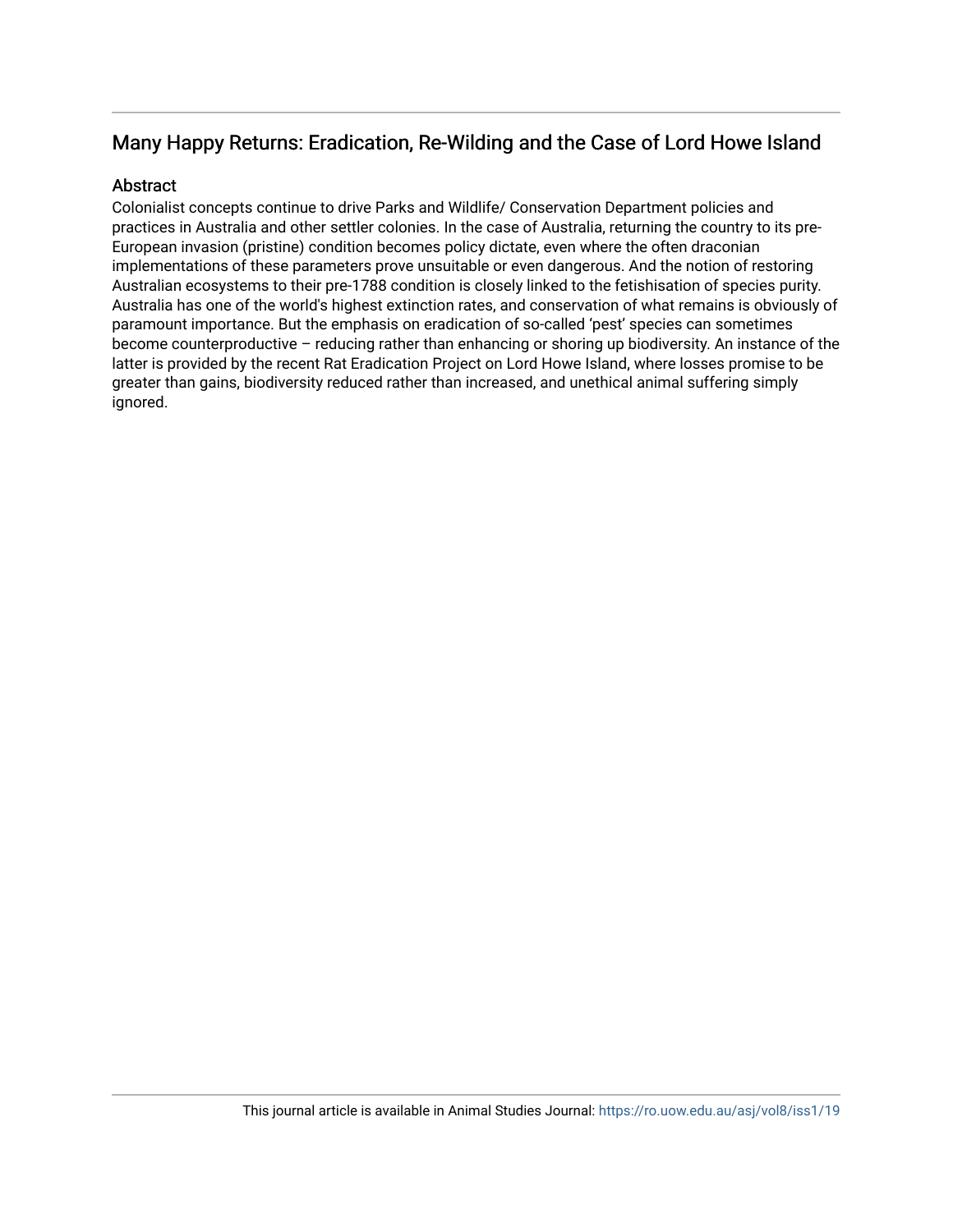# *Many Happy Returns: Eradication, Re-Wilding and the Case of Lord Howe Island*

### **Helen Tiffin University of Wollongong**

**Abstract:** Colonialist concepts continue to drive Parks and Wildlife/ Conservation Department policies and practices in Australia and other settler colonies. In the case of Australia, returning the country to its pre- European invasion (pristine) condition becomes policy dictate, even where the often draconian implementations of these parameters prove unsuitable or even dangerous. And the notion of restoring Australian ecosystems to their pre-1788 condition is closely linked to the fetishisation of species purity. Australia has one of the world's highest extinction rates, and conservation of what remains is obviously of paramount importance. But the emphasis on eradication of so-called 'pest' species can sometimes become counterproductive – reducing rather than enhancing or shoring up biodiversity. An instance of the latter is provided by the recent Rat Eradication Project on Lord Howe Island, where losses promise to be greater than gains, biodiversity reduced rather than increased, and unethical animal suffering simply ignored.

**Keywords**: Brodifacoum, insects, Lord Howe Island, Rat Eradication Project; conservation; endangered species; biodiversity; owls; species purity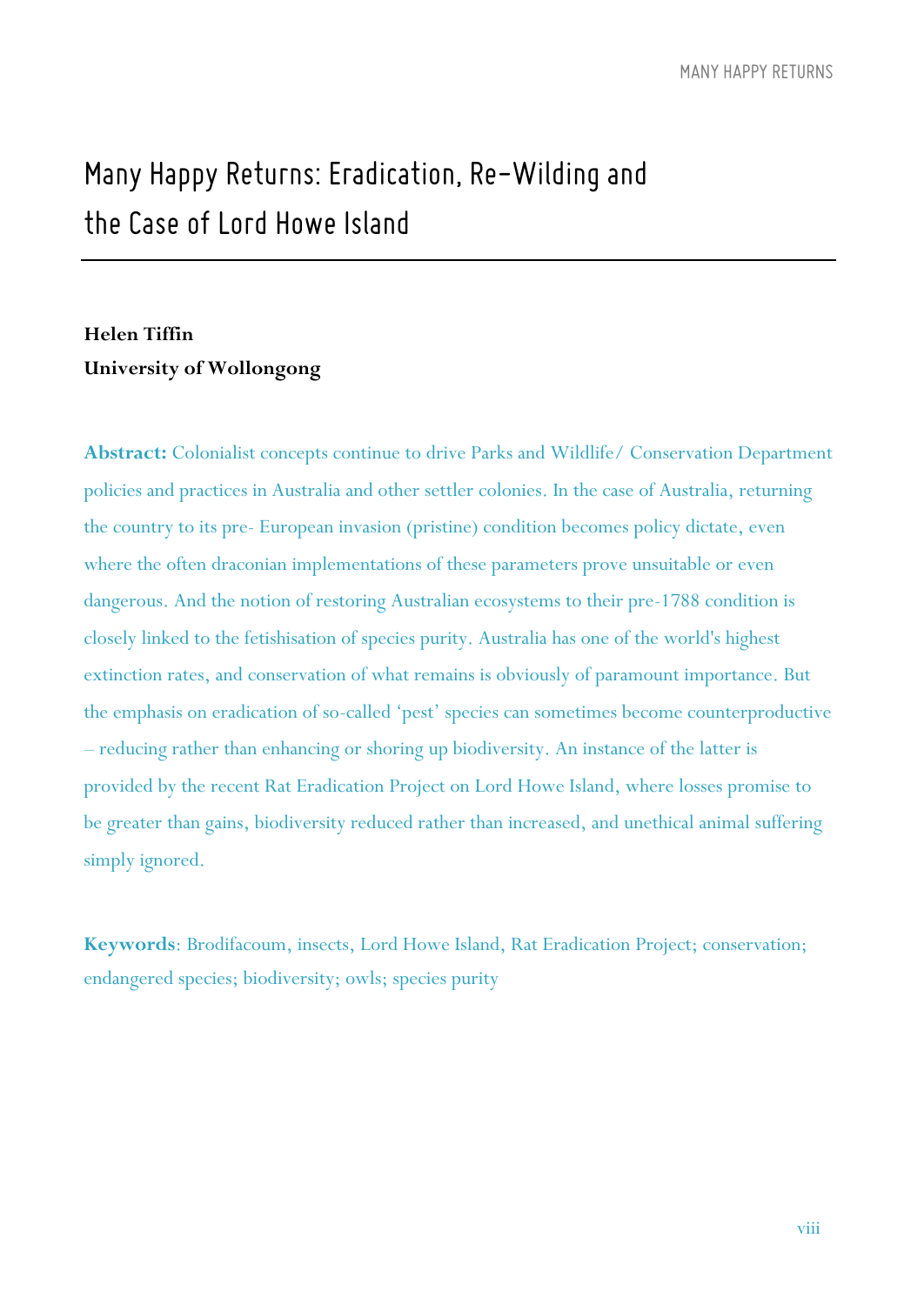In late June and early July of 2019, over forty-two tons of grain pellets containing the toxic haemorrhagic, Brodifacoum, were thickly distributed across Lord Howe Island, a World Heritage site in the South Pacific, 550 kilometres from the Australian mainland. As well as the Park Preserve area, Lord Howe has a permanent human population of 350, an increasingly sizeable number of government staff, and up to four hundred tourists. The Rat Eradication Project (REP),<sup>1</sup> took place by helicopter carpet-bombing, saturation bait station emplacement, and hand-broadcasting of uncontained baits on properties even in the settlement area. Sponsored by both State and Federal Governments, the poisoning was strongly opposed by the Lord Howe Island First People's Association, many other residents, a few scientists, and some past (and prospective) tourists. Three court cases were mounted against the carrying out of such a risky experiment,<sup>2</sup> and in the end, proponents of the scheme were forced to apply for (and invoke) Control Orders from the State Government, threatening million-dollar fines against anyone failing to allow entry to property and private houses.

No matter how unlikely its chances of success in ridding the Island of its unwelcome but stable rat population, the Lord Howe Island Board, dominated by Government appointees and a Government appointed Administrator, forced the REP through. Billed as a necessary 'conservation measure' to protect endangered species – species who survived the initial rat impact in 1918, and have existed with the rats for a hundred years – the Project, in an era of tragically exponential plant and animal extinctions, easily garnered support from often wellintentioned individuals and conservation organisations unfamiliar with the Island and its actual rat numbers. Awarded ten million dollars to carry out an experiment beneficial to the New Zealand manufacturers of Brodifacoum and the cryptic IEAG (Island Eradication Advisory Group), the Board determined to try an eradication method never before attempted on a permanently inhabited island.<sup>3</sup> Using the gross exaggeration of there being 'a rat plague' on the Island, and the tantalising possibility of 're-wilding' a once-believed-extinct stick insect – the Lord Howe Island phasmid, (Dryococelus australis) – the Board has now attempted to carry this experiment through.

ix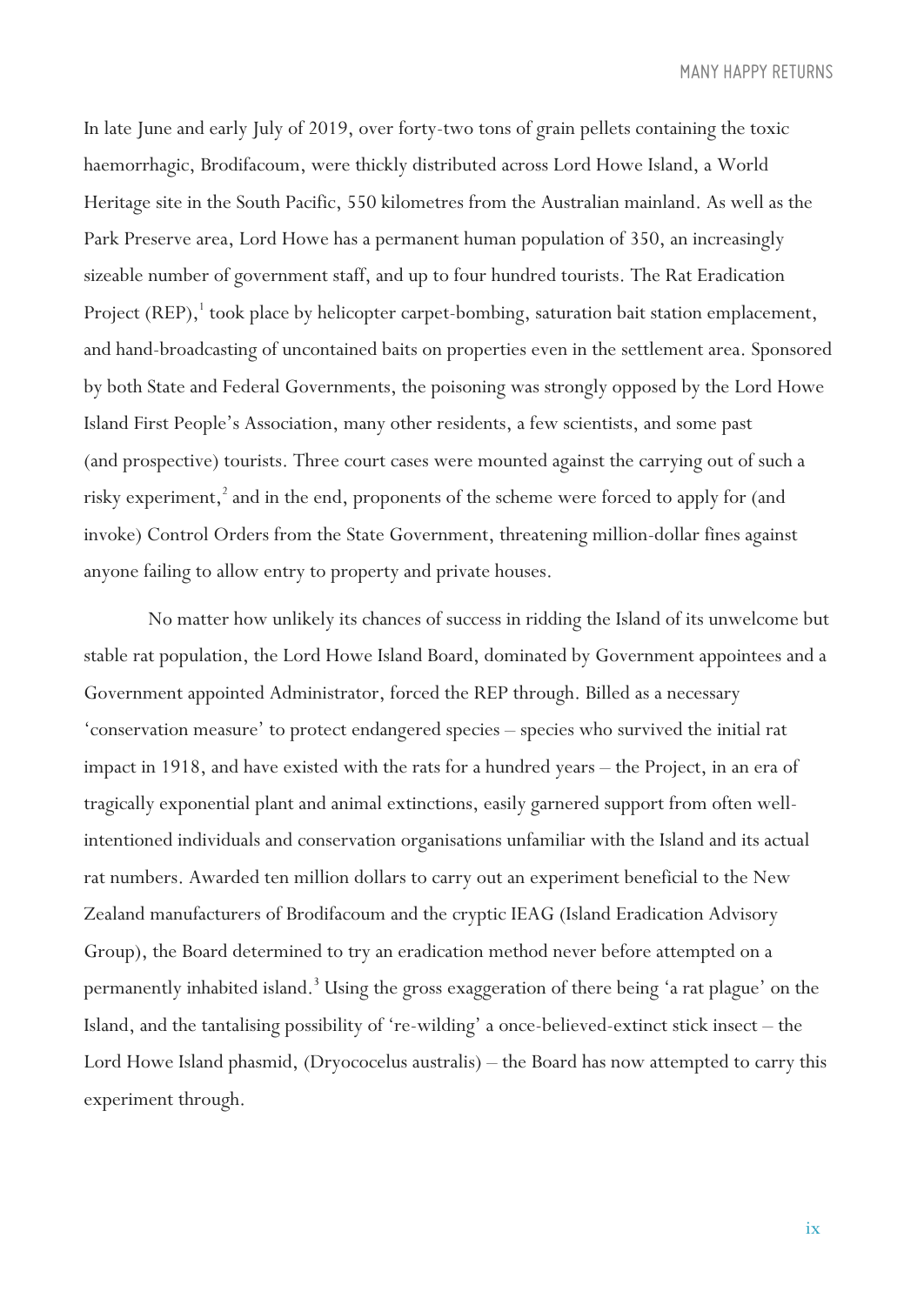Throughout human history, rats (*Rattus rattus* or *Rattus norvegicus*) have accompanied humans in their movement and settlement across the world. They have – like us, with whom they have often been compared $^{\rm 4} -$  colonised most environments. Throughout history, too, humans have attempted – with notable lack of success – to rid themselves of these unwanted companions who compete for our foods, are associated with plagues, generate (usually irrational) atavistic terror as possible predators on ourselves and, like us again, displace and exterminate other species. We have often succeeded in controlling rats, but never in eradicating them from the areas we both – inevitably – inhabit. Since 1918, the control of rats on Lord Howe Island has proved reasonably successful. Bounties on rat tails, contained baiting, and to a lesser degree, the importation of owls as rat predators have been the methods adopted, and contained baiting remains a successful control strategy. The eradication poison procedures of June-July 2019 mark the first attempt on the Island at total rat extermination, rather than control, and at killing 'every individual rat' in a permanently human-populated area.

Before the crew of H.M.S. *Supply* came ashore on Lord Howe Island in 1788, no humans had disturbed the botanical, avian, reptile and insect colonisers of the island's volcanic mountains and flatlands. Even the sailors of one ship, however, began a disastrous intrusion into this otherwise peaceful world.<sup>5</sup> Over the next two hundred and thirty years, settlement (initially sporadic), ship arrivals, and the importation of exotic plants and animals irretrievably altered the island's original ecological composition. Settlers hunted and ate land and sea birds, shot crop pests and introduced pigs, goats and cats, many of whom would leave the settlement area to become feral. Humans (or their presence, and trade with mainland and overseas ships) were responsible for the introduction of mice, and equally inadvertently, for the arrival of rats from the S.S. *Makambo*. During the twentieth century, however, as continuing extinction of island flora and fauna became apparent, campaigns were conducted by the Islanders to halt the losses occasioned by human and rat intrusions. By then, however, a number of unique bird species, including the Lord Howe Island parrot and the white gallinule were already extinct.<sup>6</sup> Unique species and sub-species continued to exist and evolve, but by 1918 the 1788 biodiversity was already reduced and ecological complexity impoverished. With the arrival of the rats a further wave of island extinctions (mainly avian and insect) occurred (Hutton). One particular species

x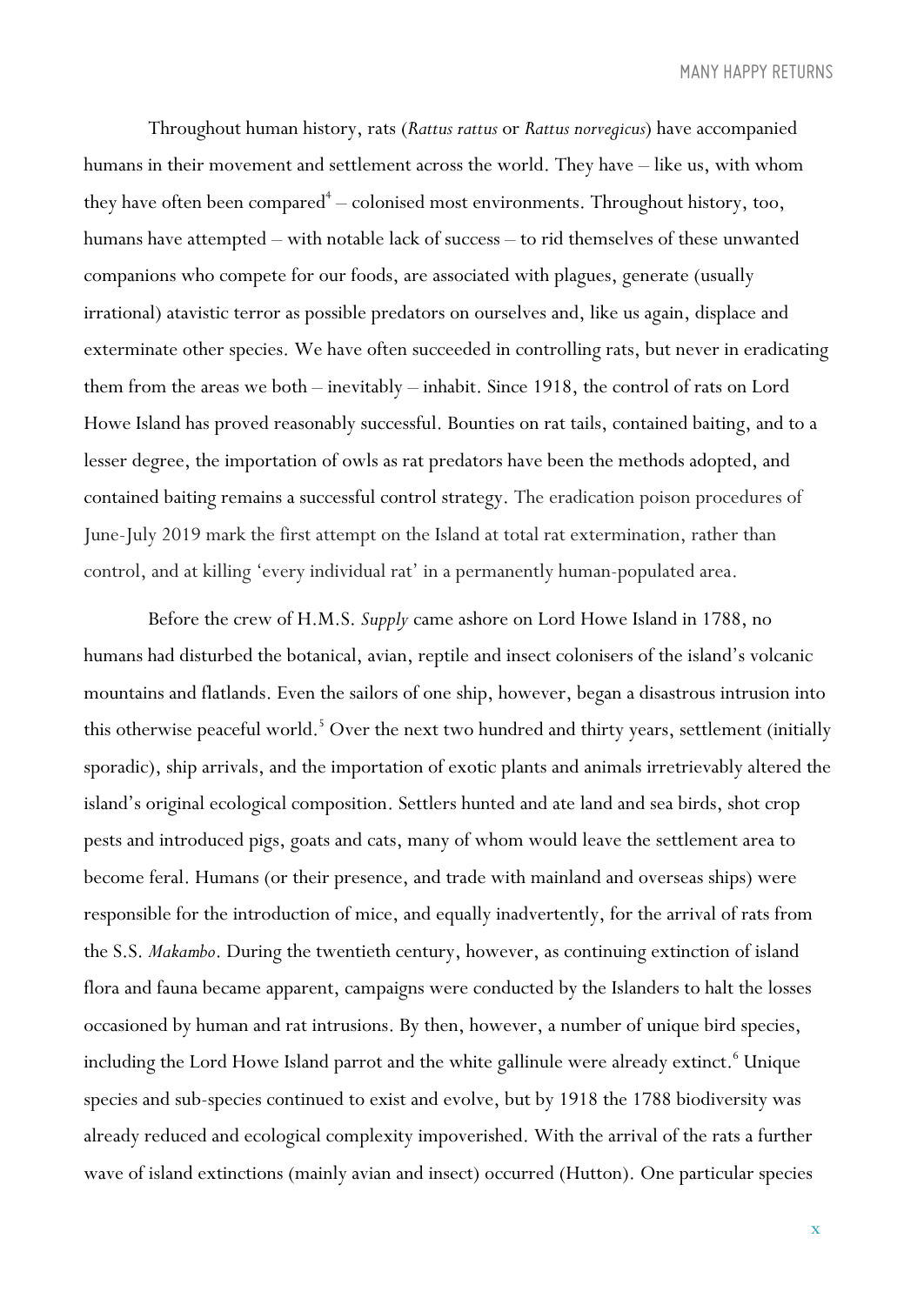that did not survive the continued rat presence was a stick insect, the Lord Howe Island phasmid. Apparently extinct on Lord Howe, it was discovered in 1964 to have survived on Ball's Pyramid, a massive rock stack 23 kilometres from the main island.<sup>7</sup> Live specimens, however, were not discovered (and recovered) until 2001.

Since control methods in relation to rats have proved reasonably satisfactory – rat numbers are estimated not to have increased over the last forty years $<sup>8</sup>$  – such a drastic measure</sup> as overall chemical bombardment to effect their eradication is risky in the extreme, and the reasons for persisting with this warrant interrogation. Rats have now been on Lord Howe for one hundred years, and in that time have reached an – albeit uneasy – accommodation with the other biota. The removal at this point of a mammalian predator – in the unlikely event that the operation is ultimately successful – is in itself questionable. But whatever the long-term benefits to the island of rat eradication, the by-kill of other bird species has been extensive. At least ten species of birds are affected – some suffering the loss of much of their population; others severely reduced. Brodifacoum, Islanders were assured by the proponents, would not unduly affect insects, at least not in terms of direct poisoning. Brodifacoum did however prove so popular that baits had to be constantly replaced because of widespread insect consumption. Whether this insect ingestion will have long term effects on these species themselves remains to be seen, but since the Lord Howe poison drop has been carried out, the Christchurch (New Zealand) newspaper, *The Press*, reported on July 5 that four iconic and endangered tuataras had died through consumption of insects contaminated with Brodifacoum.<sup>9</sup> Simultaneously, a Lord Howe Island resident reported a cockroach who had become a 'mass of blue gloop' – the characteristic colour of the haemorrhagic found in those consumed by the tuataras. This raises the spectre of a continuing round of insectivorous bird and reptile deaths by secondary poisoning over an indeterminate period, attesting to its persistence in the food chain. The retention of Brodifacoum in soil and groundwater is unknown, but likely to be variable across the island depending on soil type and rainfall. Brodifacoum's toxic effects (and the potential effects of its grain medium) have not been properly tested on marine biota. Lord Howe has the most southerly (lagoon) coral reef system in the world, anticipated to survive climate change bleaching impact longer than the Great Barrier Reef, thus offering a potential reservoir. As a

xi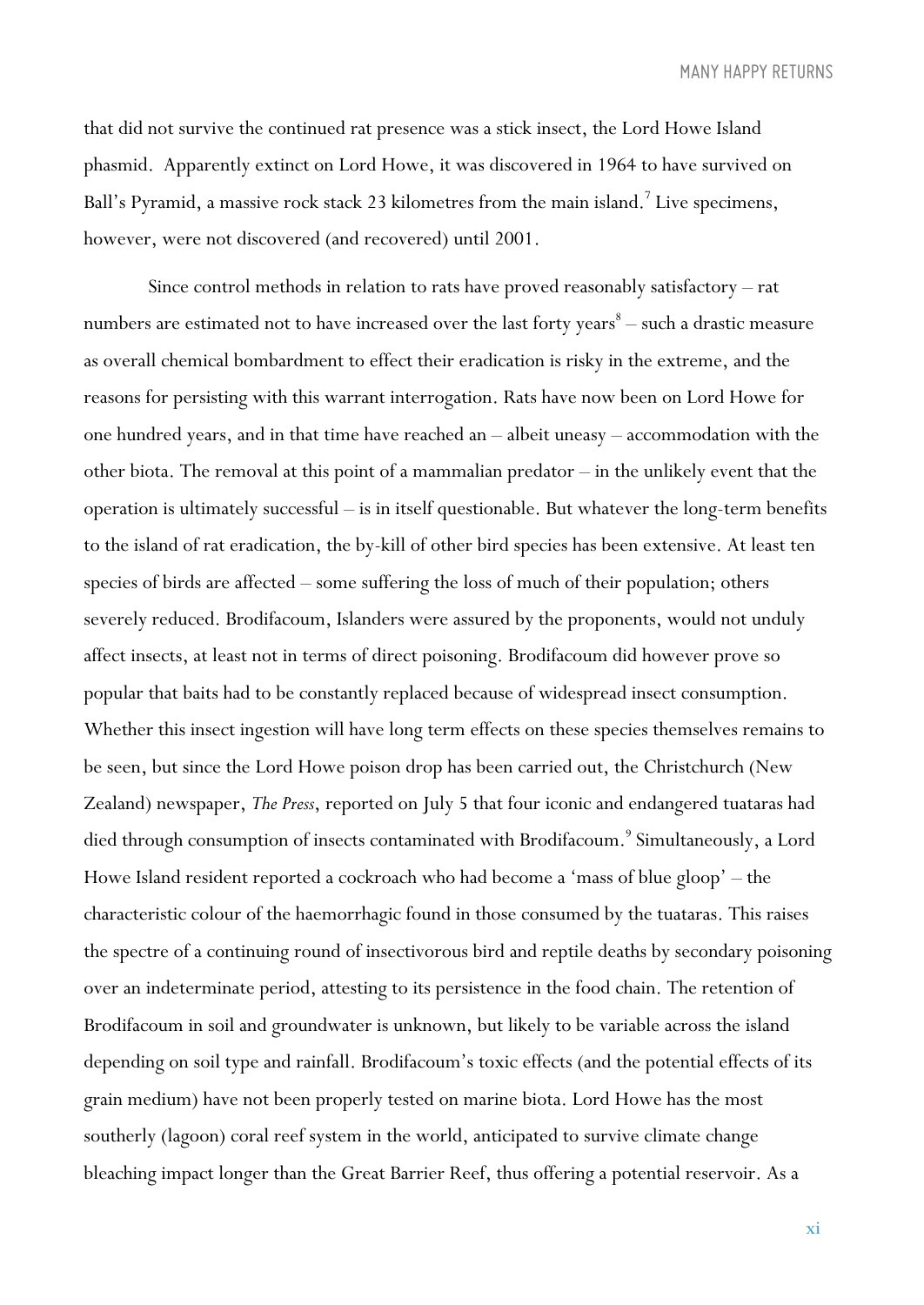haemorrhagic, Brodifacoum might not be expected to affect corals directly, but corals, like many other marine organisms in a complex reef ecosystem are interdependent on overall biota. We *do* know that Brodifacoum is bioaccumulative in fish livers, and that inshore mussels and other filter feeders retain the poison for at least short periods.

The reasons for persisting with this experiment then – in spite of the dangers outlined above<sup>10</sup> – are relevant to my critique of current conservation policies in Australia. Influenced by the (former) New Zealand Government, whose increasingly zealous attacks on 'alien introductions' reaches at times hysterical proportions, <sup>11</sup> the Australian Government has become keen to adopt similar strategies in ridding offshore islands of 'alien' and/or introduced species. (New Zealand companies, with government financial input, have worked tirelessly to promote rat – and other – eradications by Brodifacoum, a product they manufacture. So lucrative has this proven, the eradication package – poison, grain base, and helicopter hire – has become one of New Zealand's most important exports. 12) Trumpeting non-analogous 'successes' and downplaying failures and deleterious effects has convinced Australian Government agencies to follow the New Zealand lead.

Second, notwithstanding irreversible habitat change (particularly consequent on the relentless spread of human populations), and multiple extinctions over the last 250 years, Parks and Wildlife conservation policies in Australia continue to invest heavily in the idea of returning ecological systems to their pre-colonial (before 1788) biotic 'purity'. In essence this is not an unworthy aim, but it is an impossible and illogical one. Human overpopulation (resulting in what we euphemise as 'habitat loss' for other species); climate change; unstoppable global trade; oceanic pollution, not just with substances such as plastic, but so-called 'species pollution' consequent on international trade, are accelerating.

The possibility of the return to a pre-colonial cultural 'purity' – to the Australian environment's 'pristine' condition – as in any post-colonial country is, regrettably, a delusion. Yet this impossible aspiration continues to underpin Parks and Wildlife conservation policies. I will return to this unshakable, if often unspoken belief in the possibilities of overall alien eradications and native rewildings later in the paper.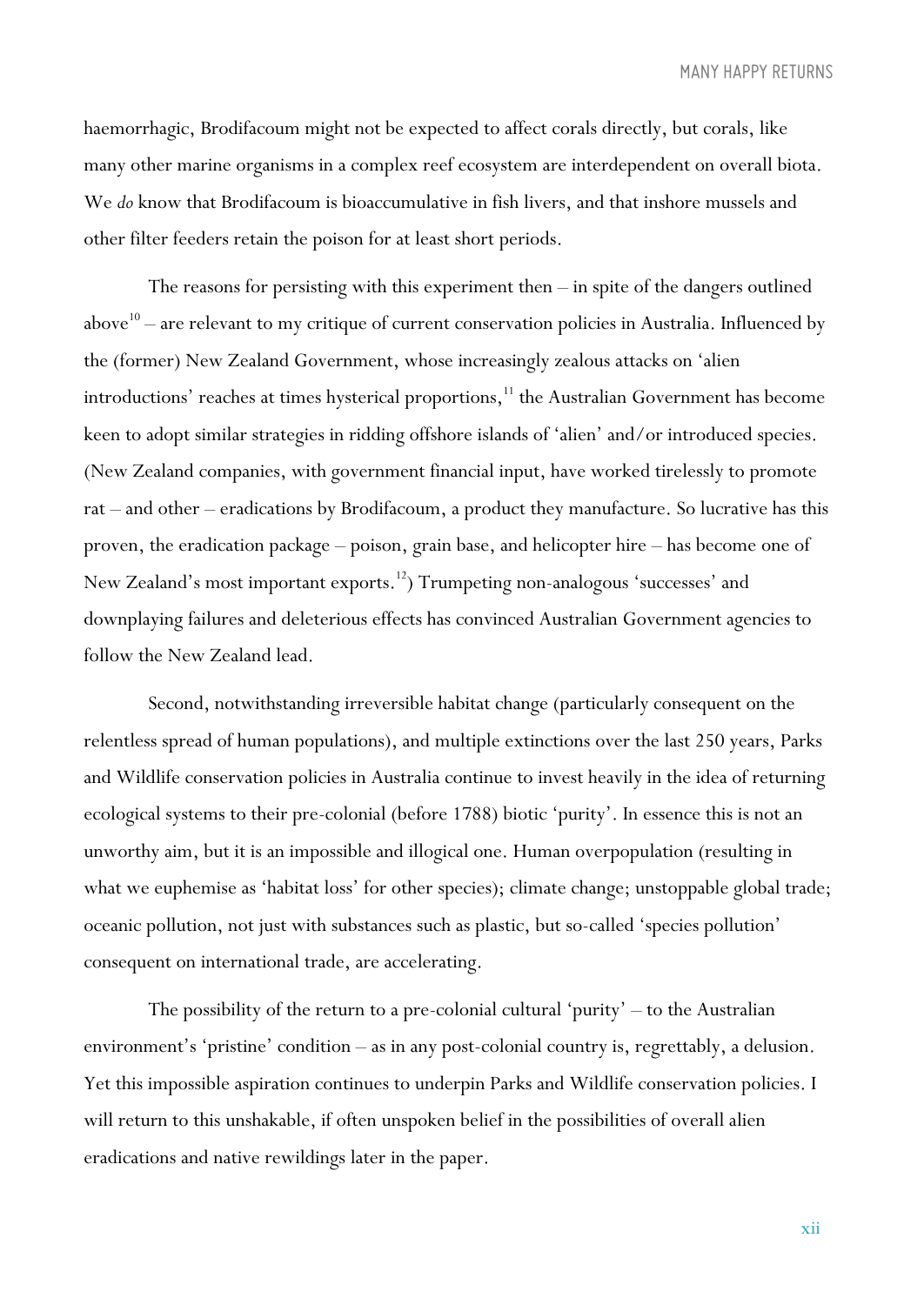Third, in spite of increasing permanent population and tourist numbers on Lord Howe, and in spite of the absence of their hypothesised 'natural' predators<sup>13</sup> – the dream of returning the 'exiled' phasmids to their original island persists. A great deal of publicity surrounded the (re)discovery of the phasmid on Ball's Pyramid, and proponents of the REP have been quick to capitalise as much as possible on the idea of re-wilding what has been termed 'the world's rarest Insect'. 14

The preservation of biodiversity implicit in the goal of returning ecosystems to a precolonial state is, on the surface, a laudable one. <sup>15</sup> Species loss in Australia since 1788 has been apocalyptic, and Australia continues to have one of the highest extinction rates in the world. Human settlement expansion, land clearing, and the particular impacts of climate change are likely to accelerate these extinctions. Legislated conservation areas and the protection of biodiversity wherever possible are indeed absolute necessities.

To this point, Lord Howe Island's reputation for conservation of endangered species and preservation of biodiversity has been a justifiably positive one. Islanders themselves have taken sensible and considered measures to protect endemic and other flora and fauna. One of the world's most successful captive breeding programmes was the revival of the critically endangered woodhen (Gallirallus sylvestris) population, whose numbers had been reduced to twelve largely by human predation in the early days of settlement. (The surviving woodhens had retreated to Mt Gower, the highest point on the island, where they existed with the rats for one hundred years.) Their current 're-wilded' population of over 250 is a testament to the success of this project and those engaged in it. Unfortunately, as one of the only two species to be protected from consuming baits (by capture and incarceration for an unspecified period during and after the REP), the woodhens have now had to be reinstated on the ICUN critically endangered list. Nevertheless, their earlier rescue from the brink of extinction is certainly cause for celebration.

However, it is over the *philosophy* and *management* of conservation areas, and the *methods*  employed in achieving these goals, that conflict arises and the proposed REP on Lord Howe Island offers an obvious case in point. The particular method aimed at eliminating rats (and owls)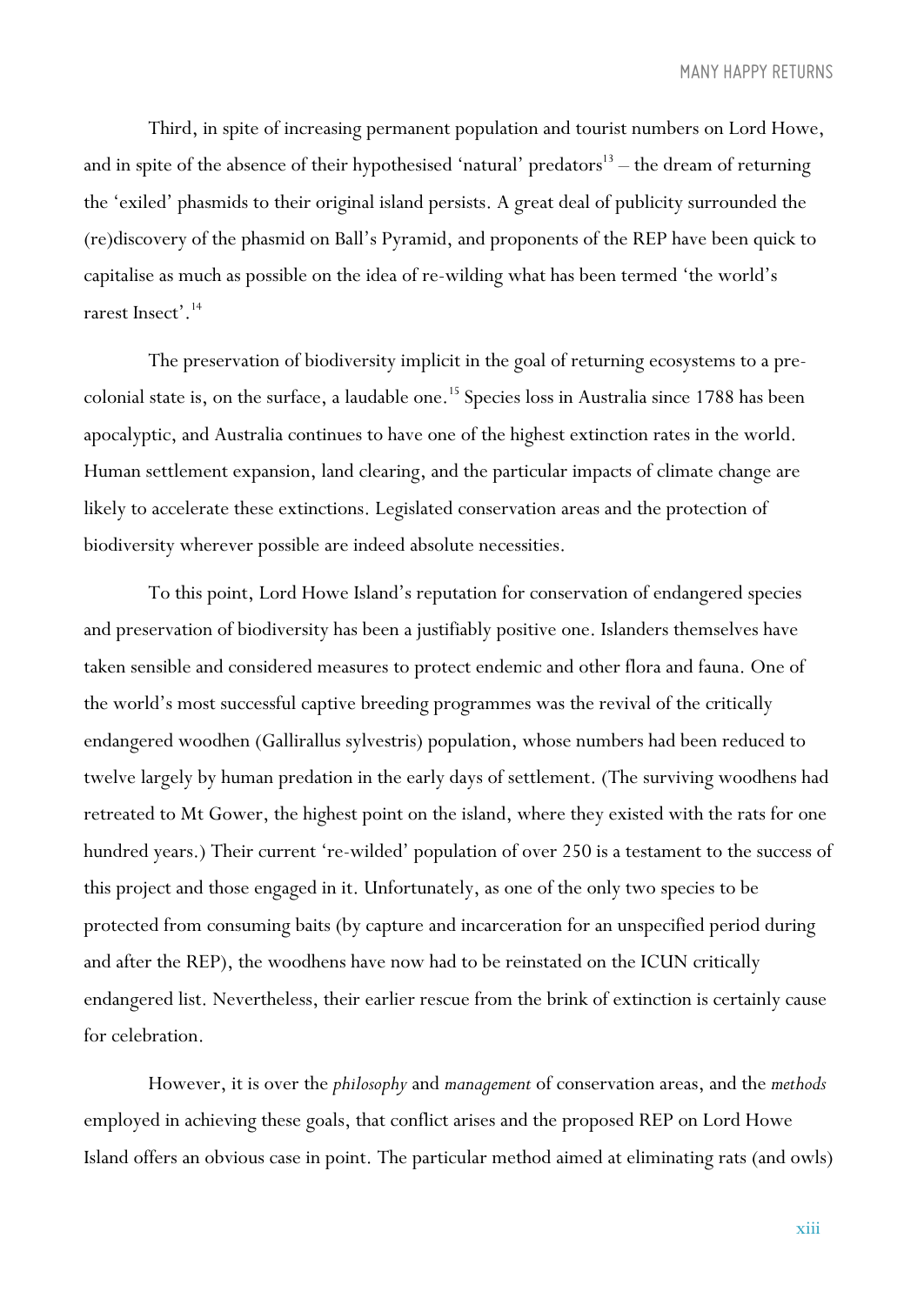risks more than it can possibly promise, even should the action – against all odds – be successful. Two endemic bird species will be afforded protection from eating the openly distributed poison: the woodhen and the Lord Howe Island currawong. Other endemic birds, such as the golden whistler and native birds such as the ground dove are thought not to be attracted to the baits – but the grain matrix of the baits has attracted golden whistlers, silver eyes and ground doves, all of which are opportunistically omnivorous. Insectivores, too, are now at risk.

The scheme's supporters are prepared to write off at least eight bird species as (unfortunate) 'by-kill', since these are neither 'endemic' nor cherished 'natives'. But most of these birds found their own way to Lord Howe, by wind or water – through the normal channels of island colonisations – and may well, in the long term, become endemic, since evolutionary processes have no beginning or end, and are not tied to an arbitrary historical date such as 1788. Arguably, the 'action' plan is both counter-evolutionary and likely to take more species *out* of the ecosystem, radically reducing, rather than promoting, biodiversity. Should it be successful as a rat eradication strategy, its overall effect on the ecosystem – killing so many birds as well as rats in one fell swoop, and contaminating insects – risks ecological degradation, if not collapse. Lord Howe Island cannot be easily recolonised. Its vast distance from mainland Australia, New Zealand, and other potential 're-stocking' sites, militates strongly against any relatively rapid, or even long term – given the accelerating effects of climate change – biodiversity replacement.

This brings us to the idea of species *value*, since the different values accorded different species by conservation managers usually dictates their fate. Why, many environmentalists ask, are some species (even sometimes a majority) expendable in the interest of preserving (possibly a minority) of others? But the crucial categories into which species are placed are neither selfevident nor 'natural'. They have no *ontological* grounding but are instead arbitrary and contingent. As Stefan Helmreich observes:

Biologists make their way through the world with a sense of the empirical nested in frameworks of interpretation… [Thus] there is no one way in which scientists think; rather, we must attend to contexts called into relevance in various accounts. More, we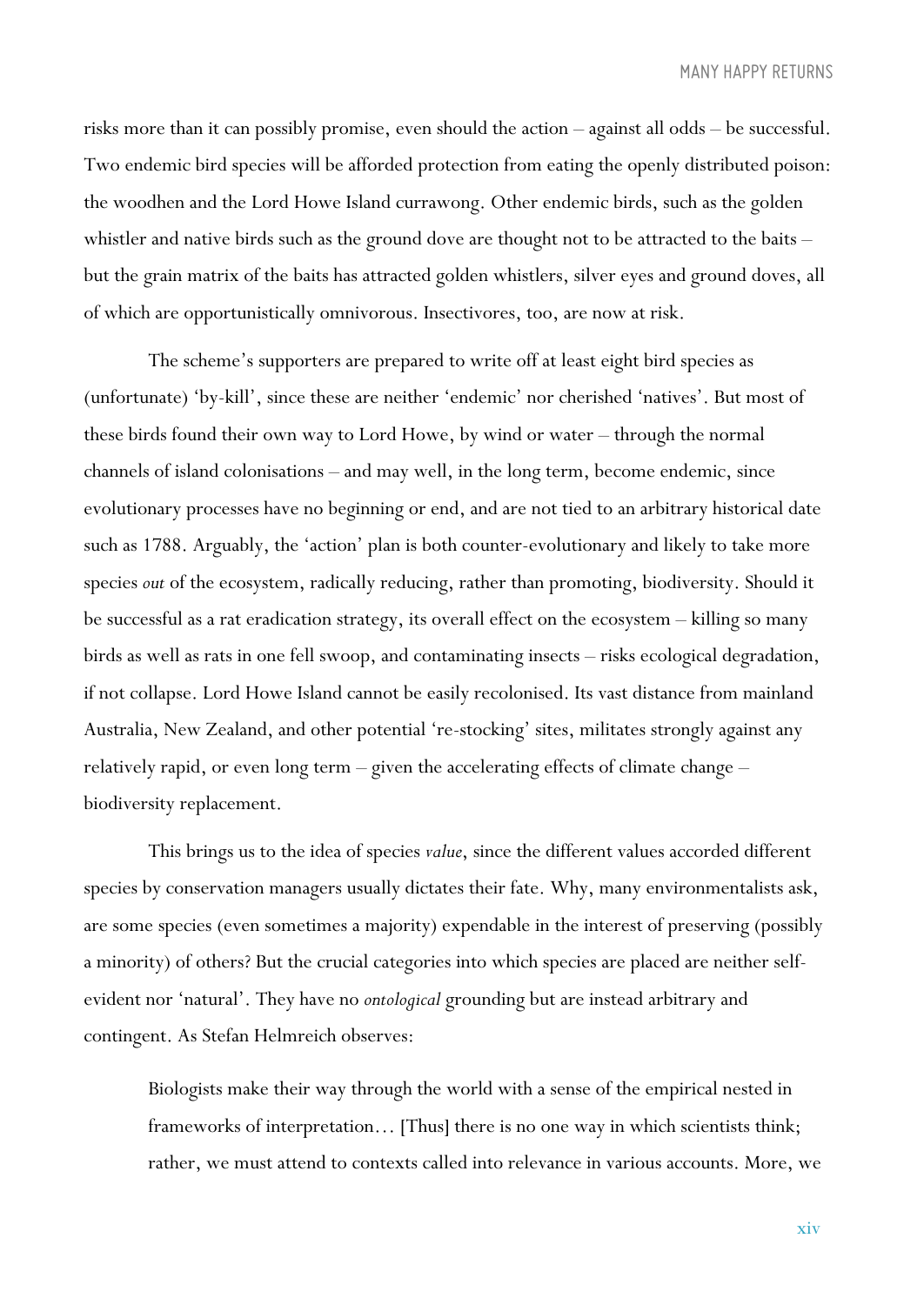must listen to how 'context' itself is invoked by scientists as they explain their taxonomic enterprises. (109)

The 'taxonomic' to which Helmreich refers is not a *Phylogenetic* one, but one which underpins the management actions of Parks and Wildlife departments in their conservationist policing, eradications from, and rehabilitations of 'natural' ecosystems. And, ironically, as Helmreich also comments, these 'taxonomies' are organised around 'the presence or absence of the agency of humans' (110). Helmreich's concern is specifically with US/Hawaiian Parks policies, but the categories he outlines are relevant – with some local variation – to conservation management in most of the settler-colonies: 'endemic' (or indigenous) species are those (plants or animals) restricted to a particular place and found nowhere else. 'Native' species are those which occur 'naturally' in a given area, not introduced by humans. (Human introductions of species are sometimes divided into 'accidental' and 'intentional'.) Such species may in time become 'naturalised' or even 'endemicised' and not all management policies *exclude* species from the category of 'native' if they were introduced by humans. But what primarily distinguishes 'native' from 'endemic' is that 'natives' are found in other locations as well.

Most significant for my argument here, however, are Helmreich's categories of 'alien' and 'invasive', two designations that are routinely spliced by Parks managements as 'alieninvasive'. An 'invasive' species, in Helmreich's taxonomy, is one 'whose introduction and rapid and aggressive spread is likely to cause commercial, agricultural or environmental harm or harm to human health' (111). But, even natives and endemics can become (perhaps under altered (ecological) circumstances) invasive, while not all 'aliens' are invasive – some even contributing over time to the biodiversity of the ecosystem. <sup>16</sup> Much of the time, however, and particularly in Australia, the majority of 'aliens' are *assumed* to be invasive, an assumption – usually unacknowledged – that is inextricably interwoven with the persistence of the 1788 historical 'boundary' and with ideas of nation (particularly an *island* nation) and with species 'purity'.

Just as Helmreich cautions us always to consider the (social and national) contexts in which scientists (and their policy categorisations) operate, Head and Muir caution against unthinking acceptance of so-called scientific/management categories as if they were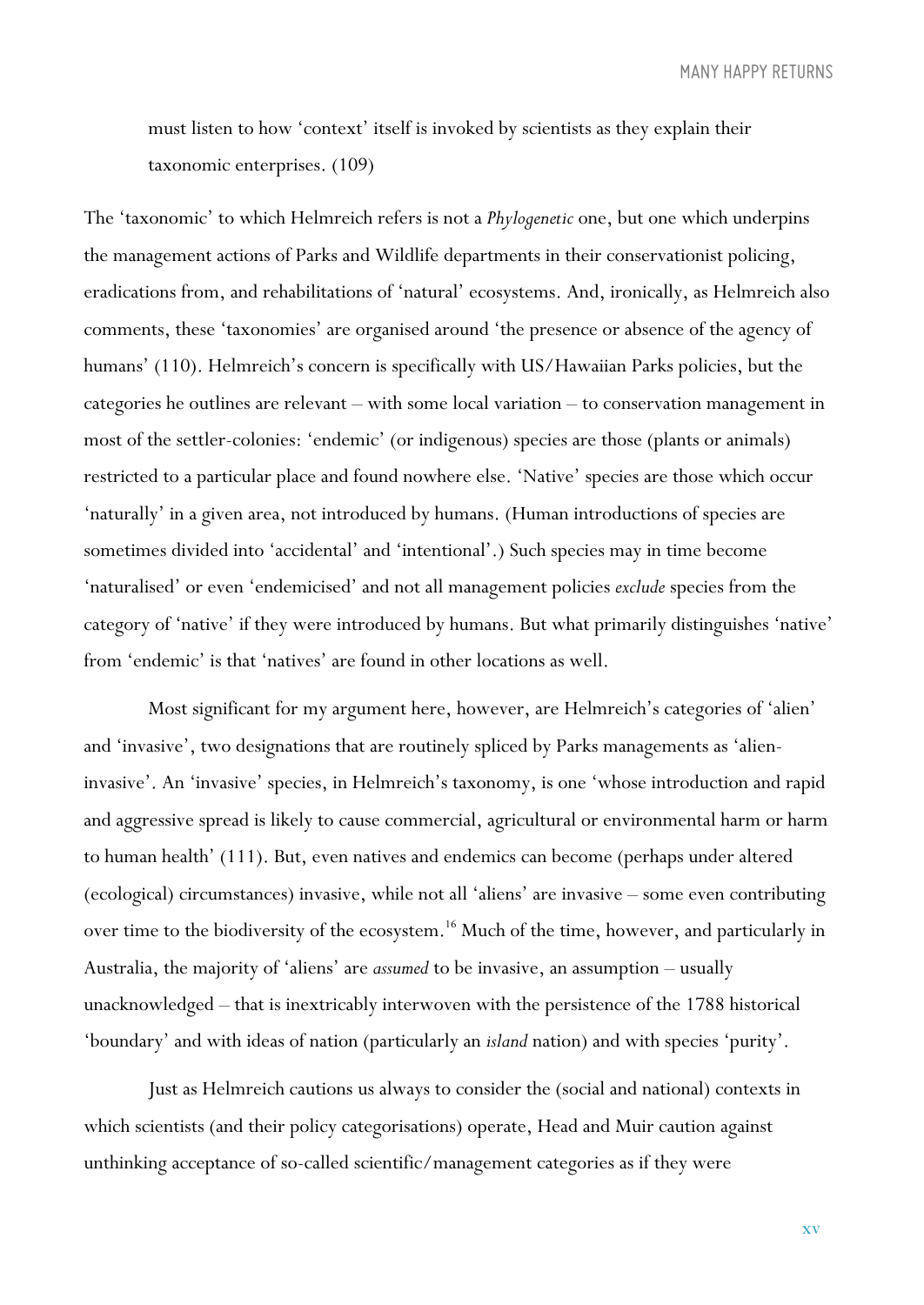transparently obvious. Analysing 'interpretations of nativeness, invasiveness and nation in relation to Australian plants', they note that 'variable social processes are implicated in such conceptualisations' and:

the concept of invasive alien – or exotic, or introduced – species, conflates two axes of variability that need to be differentiated if management solutions are to be most effective. Invasiveness refers to the *behaviour* of an organism… Alienness, or its converse, nativeness – refers to its *presumed belonging* in a certain place. (199)

Terms such as 'alien', 'belonging', 'native' inevitably carry human social freight, a freight not necessarily discarded when they are deployed in extra-human contexts. Australia is unique in being both continent and island – a situation unlike that of say, Europe or North America. And although no ecologist would argue that the island continent of Australia could be considered as a single biotic entity, the idea of an Australian uniqueness seems inevitably to spill into the application of the categories outlined above. Head quotes Bean's observation that 'there have been no research-based explicit definitions for indigenous (native) or alien (non-indigenous, exotic, introduced) plant species in Australia'. Rather, as Head argues, 'most workers have used a time line marking the arrival of the British colonisers'(3), noting that the arrival date (1788) has nothing to do with the inherent nature or being of the plant itself, but rather, confers ontological status on an arbitrary human historical date: 'Did the iconic *Banksia serrata* pass into a fundamentally different state of being by being pressed, dried and transported to England? Did the seed wheat brought by the First Fleet undergo an ontological change when it was planted in Farm Cove in 1788?' (4).

The concept of nativeness, then 'is constituted as a temporal boundary between before and after', a 'boundary around humans rather than arising from the properties of the plants themselves' (4). 'Nativeness' is thus a 'theoretically weak and internally inconsistent' concept (Chene and Hamilton 2011, 36, qtd. in Head). We lose something, Head concludes, 'in ecological health and sustainability by ceding so much power to the temporal horizon of European colonisation' (5). 'Could we', she asks, 'imagine the future more openly if we let go of "nativeness" as a justifiable categorisation?' (5)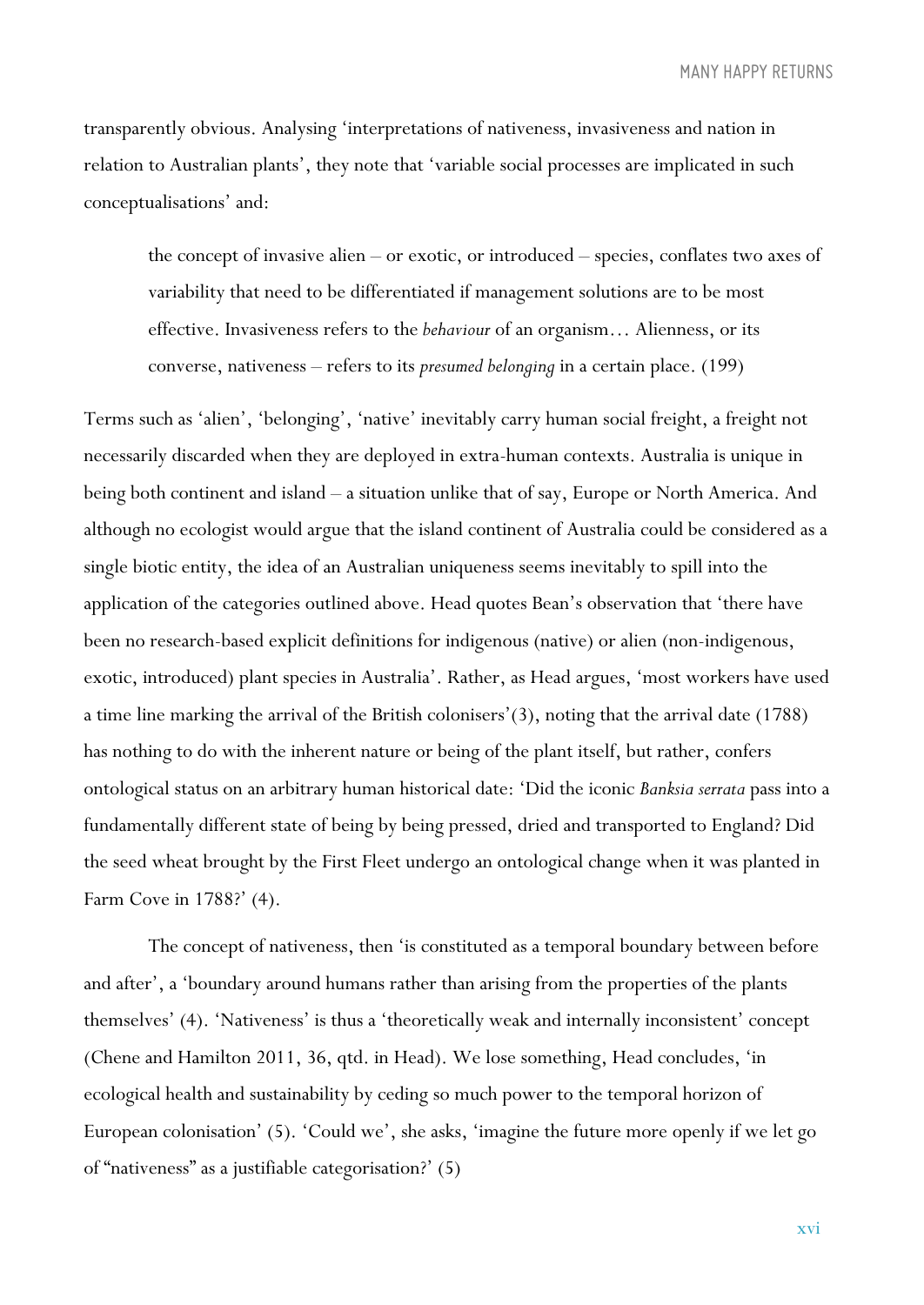The REP is primarily designed to rid the island of rats, but it will also deliberately target the owls who were introduced during the 1920s and 30s to control the rats. Should the latter not consume the grain pellets directly, most might die (an even slower and more painful death) from secondary poisoning in feeding on the dead and dying rats. Currently, the owls' diet consists predominantly of rats and mice with a very 'occasional' predation on other birds (Milledge et al. 27). If the owls are not exterminated, and in the unlikely event of the rat eradication's being successful, most of their current prey would thus disappear, and attempts to return the phasmid to Lord Howe would prove difficult, should the existing twenty to fifty pairs of owls, deprived of their main food sources – rats and mice – begin to consume the large insects.

The owls, then, have been targeted for three reasons: first, they would be likely to eat many more smaller seabirds and chicks if rats and mice are no longer available; second, if the phasmids were to be reintroduced to the island, these might begin to form part of the owl diet; and third, and most significant, they were not present in 1788.<sup>17</sup> (As an even greater sin in the eyes of Parks and Wildlife/World Heritage Management, they were introduced to the island by humans.) The owls are certainly aliens, but since the bulk of their present diet consists of *other* aliens, and invasive ones at that, the owls' presence can hardly be considered to have been significantly 'invasive'. <sup>18</sup> As Mark Davis notes:

Over the past few decades, 'non-native' species have been vilified for driving beloved 'native' species to extinction and generally polluting 'natural' environments… Such characteristics have helped to create a pervasive bias against alien species that has been embraced by the public, conservationists, land-managers and policymakers, as well as by many scientists. (153)

What many current management approaches have failed to recognise, Davis notes, is that 'natural systems of the past are changing forever thanks to drivers such as climate change, nitrogen eutrophication, increased urbanisation, and other land use changes' (153). Consequently, 'the practical value of the native versus alien species dichotomy in conservation is

xvii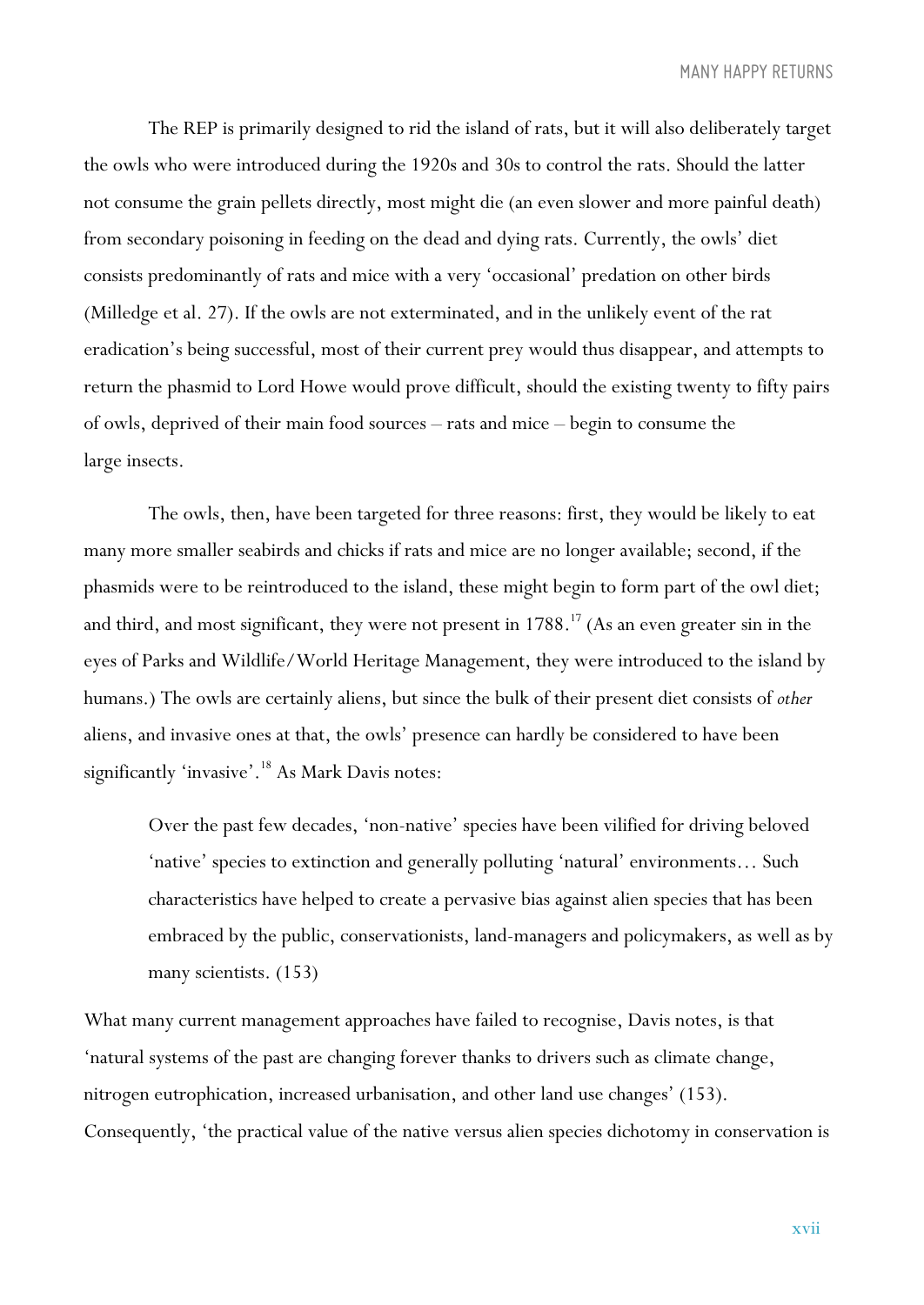declining and even becoming counterproductive' (153). Yet many conservationists, he notes 'still consider the distinction a core guiding principle' (153).

While 'nativeness' has had strong social roots in Australian culture, the general idea of biodiversity on a broader scale is relatively recent and can be traced back to the 1990s. <sup>19</sup> 'Proponents of biodiversity preservation and ecological restoration commonly [use] military metaphors and exaggerated claims of impending harm to help convey the message that introduced species are enemies of man and nature' (Davis 154). While Davis does acknowledge that 'predators and pathogens' introduced to islands and lakes *can* pose a very significant threat – as undoubtedly the arrival of humans and *Rattus rattus* did on Lord Howe – there is little indication that owls constitute, or have constituted, any such 'apocalyptic' threat. Continentally, at least, claims Davis, 'the introduction of non-native species has almost always increased the number of species in a region'  $(154)$ .

While his caution in relation to islands like Lord Howe is well taken in the case of humans and the rat, the situation of the owls demands a much more nuanced inquiry than has so far been accorded it. Yet, while rats have certainly *not* increased biodiversity on the island, and may, it is hypothesised, come to threaten a number of small species in the future (should current controls break down), the REP itself, in eliminating the owls, causing extensive land bird bykill, contaminating insects and fish on which sea birds depend, poses – *whether or not* it effects rat eradication – a far greater threat to island ecology and biodiversity than do the owls (and arguably, even the rats, at this late stage of their presence on the island).

Libby Robin points out that, as David Theodoropolus (2003) has observed, 'the language of conservation science might be so overstated as to render it merely a "pseudoscience"'. 'I am less worried', though, Robin continues:

about 'overstatement' than about using language that may exclude some of the parties that want to care for the environment and its animals. Terms like *invasion biology*  (Richardson 2011) and *crisis science* (Soule 1985) undermine science. They emphasise *application* over the method and carry the implication that the end might justify the means. (2)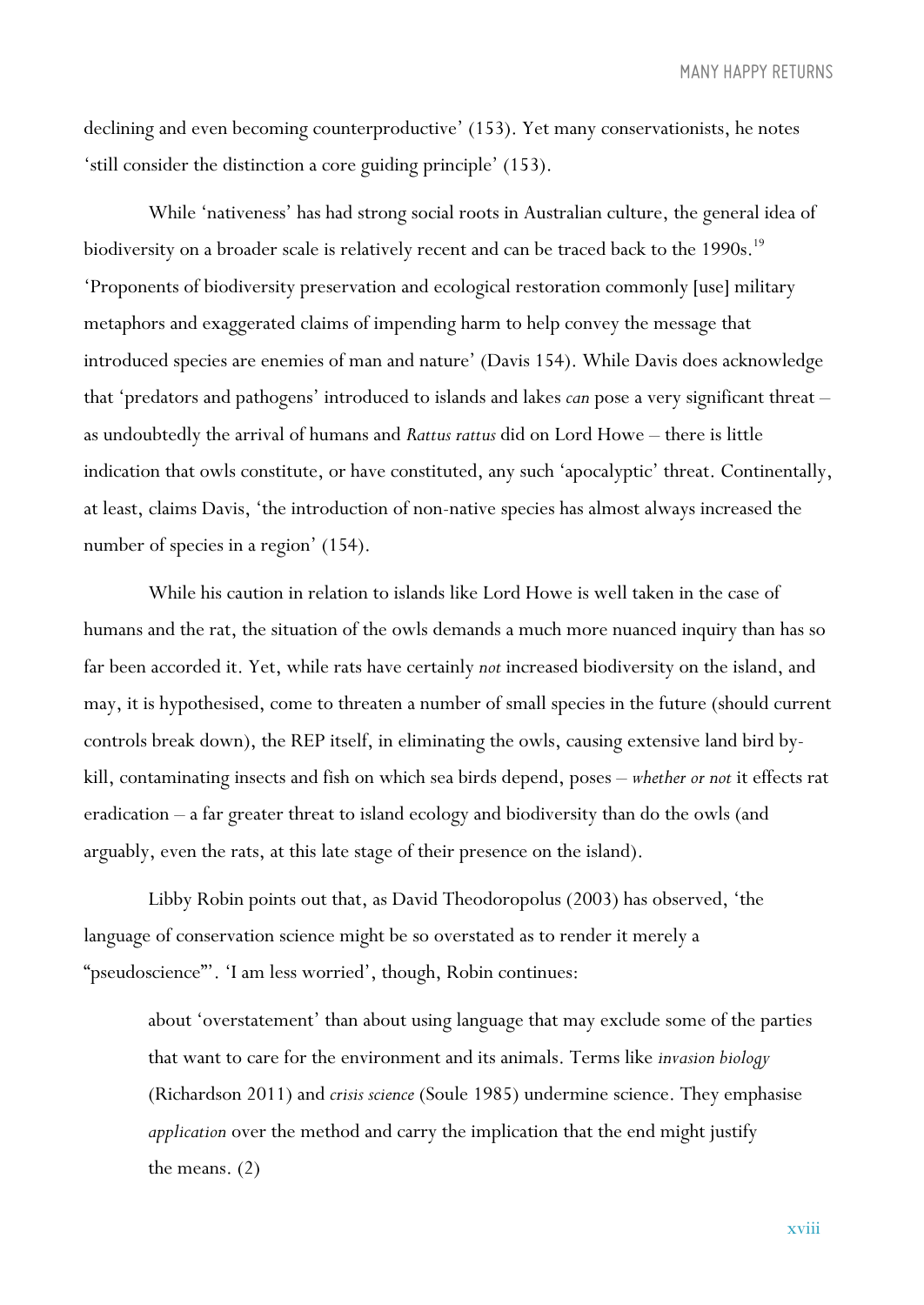Noting, like Davis and others, that conservation discourses in Australia are pervaded by military metaphors, Robin can rightly claim that 'Australia has chosen to focus major conservation campaigns on eradicating feral animals and weeds rather than improving the habitat or caring for the animals the eradication programmes set out to save' (3).

No campaign of eradication, with its exaggerated claims of actual and potential rat damage, its 'gung-ho' military metaphors, its nonchalance in terms of the possibilities of longterm soil and water contamination, proven insect and fish 'biological reservoir' effects, its casual attitude to massive native by-kill, and its contradictions and anomalies, could better exemplify Robin's claim than the Lord Howe Island REP. 'By treating the problem animal or plant as the enemy in a war, we lose the option of caring or having consideration for individual creatures. In fact, it is important to suppress empathy in a ruthless war, and efforts to "eradicate" undoubtedly fall into this category' (Robin 5).

The suppression of empathy necessary for such military/'conservation' campaigns, grounded so often in a nostalgia for a moment before 'alien' human intrusion (and reminiscent of the now discarded idea of ecological 'climax' together with rigid applications of categorisations of flora and fauna (such as 'native' and 'alien-invasive') result in what Thom van Dooren has characterised as a practice of 'violent-care conservation'. The vexed question of ethics and the clash of ethical approaches is thus also a focal point in the REP debate over owls, where yearning for the holistic environmental past clashes with care for animals and plants in the present.

Few residents of Lord Howe Island are *not* interested in conserving the environment and given that the one surviving 'industry' is tourism, most – aside from public servants – make their living from it. Almost all would be happy to make the island rat-free, but argue for continuing the current *control* method, while at the same time protecting and encouraging the claimed rat-endangered species (since these are mostly small animals and plants), in purposebuilt enclosures as well as rat-proofing some 'in situ' areas. Another supported strategy is to continue using current bird-proof rat bait stations, but begin to implement also the specifically rat-targeted genetic and infertility control options currently being pioneered, with notable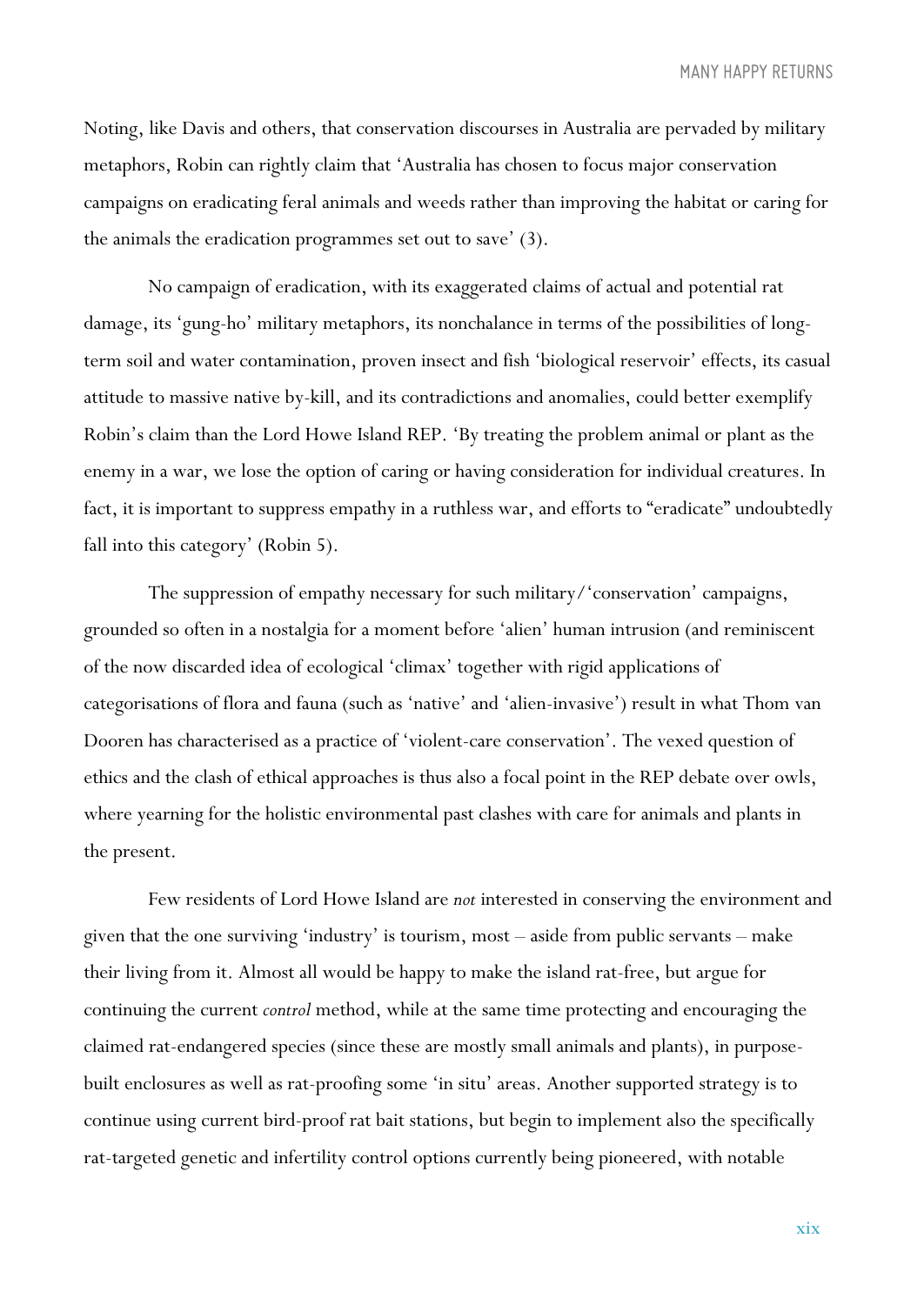success, in the United States and Europe. Moreover, the increasing use, in New Zealand, of the 'Good Nature A24 traps', with their instant killing method, protection of all other species from both entering the traps *and* dying of secondary poisoning, offer a New Zealand example, which – unlike its 1080 and Brodifacoum toxic chemical exports – is well worth emulating. These methods, especially the A24 traps and fertility controls, offer a much more humane way to rid the island of rats, and significantly, do not endanger the other bird species who will share the rats' painful Ebola-like haemorrhagic death over a three- to six-day period.

Conflict over the *method* of rat extermination becomes a key issue, not only because of the likelihood of the project's failing, and because of the chemical contamination of the island and its littoral zone, but because many find the poisoning method unethical in the extreme. As Mark Sagoff notes in his aptly titled 'Animal Liberation and Environmental Ethics: Bad Marriage, Quick Divorce', there has been an increasingly widening gulf between those who consider individual animals and their welfare as of ethical importance, and those (for example Parks and Wildlife policymakers) who see animals as significant only for their place as species in an ecosystem. The arising ethical dilemma fractures the potential of a united front in a much needed concerted action to save environments, species, animals and plants from those people who care for *none* of these things; who see the world as the exclusive province of humans and their 'progress' and 'development'.

In 'The Anguish of Wildlife Ethics', philosopher Freya Mathews considers the history and nature of the unfortunately opposed (rather than united) camps, of the environmental/animal movements. She sees the evolution of this philosophical clash traceable in the very evolution of human societies, within which run two different ethical strands. What she terms the 'deontic' approach underlies contemporary environmentalism, while the 'axial' has 'increasingly provided the ethical foundations of our relationships with animals'. The 'deontic' ethic, is, she argues, characteristic of hunter-gatherer societies, while the 'axial' is more 'appropriate within the framework of civilisation – the agrarian societies that evolved into the urban-industrial formations of the modern era':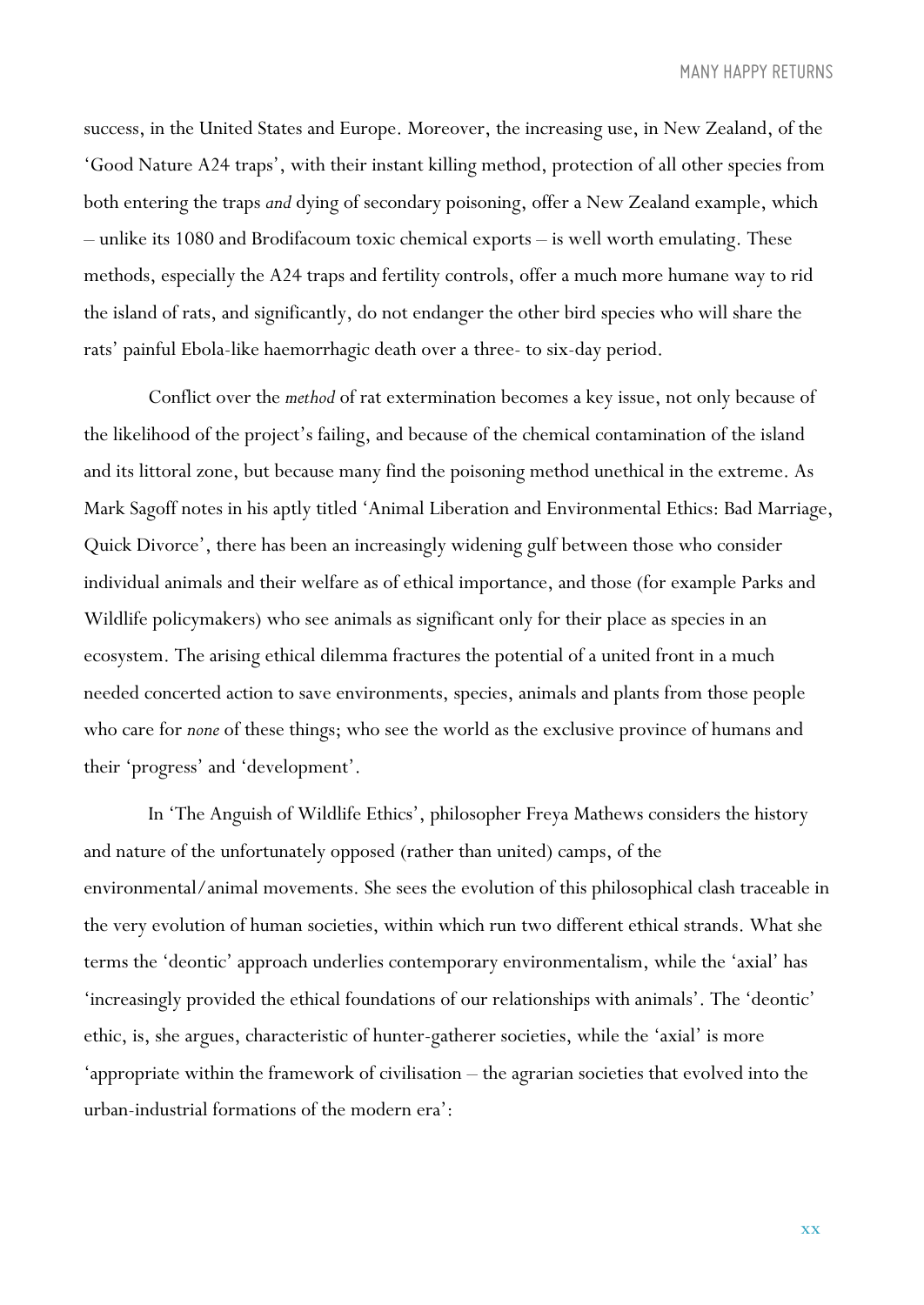The axial conception is based on empathy and underlies our contemporary sense of animal ethics, while ecological ethics, on the other hand, is underpinned by a deontic conception – not ethical at all in the axial sense – and mismatched, normatively speaking, with the material and metaphysical practice of modern societies. (114)

The 'deontic' approach, 'less an ethic than a law', in Mathews' view, nevertheless still underpins most Parks and Wildlife Department policies in Australia. The latter's methods of short-term cruelty (or sometimes even prolonged suffering) to individuals and/or species designated as 'unwanted' (for whatever reason) are in urgent need of more nuanced approaches.

The questioning of such 'violent-care' conservationist strategies is coming not just from those who regard an ethical approach to conservation as desirable, but from those who fear potential long-term environmental damage in an era of climate change and human population pressure. As Fred Pearce argues in *The New Wild: Why Invasive Species will be Nature's Salvation:*

What conservation should really be about in the twenty-first century should not be about trying to preserve nature in aspic, still less about trying to recreate the past… Rather than fighting a losing battle to protect what we imagine to be pristine nature, we should be encouraging nature's rebirth, often through the dynamism and invasive instincts of alien species. (5)

Pearce is clearly not referring to rats, but his point should be well taken in relation to the owls, and in relation to the prospect of re-wilding the phasmids. The 'natural order' of Lord Howe Island's environment at the point of its human discovery can never be restored. But as Mathews asks:

does this mean that we cannot address the ecological disorders that have arisen as a result of our derangement of nature? By no means. We can address these disorders simply by reinstating nature as the manager of itself. We can, in other words, reassemble the ecological mosaic that civilisation has shattered rather than trying to replicate by our own actions, the roles of missing elements… With a current human population that is, from an ecological perspective, vastly excessive, we cannot renew

xxi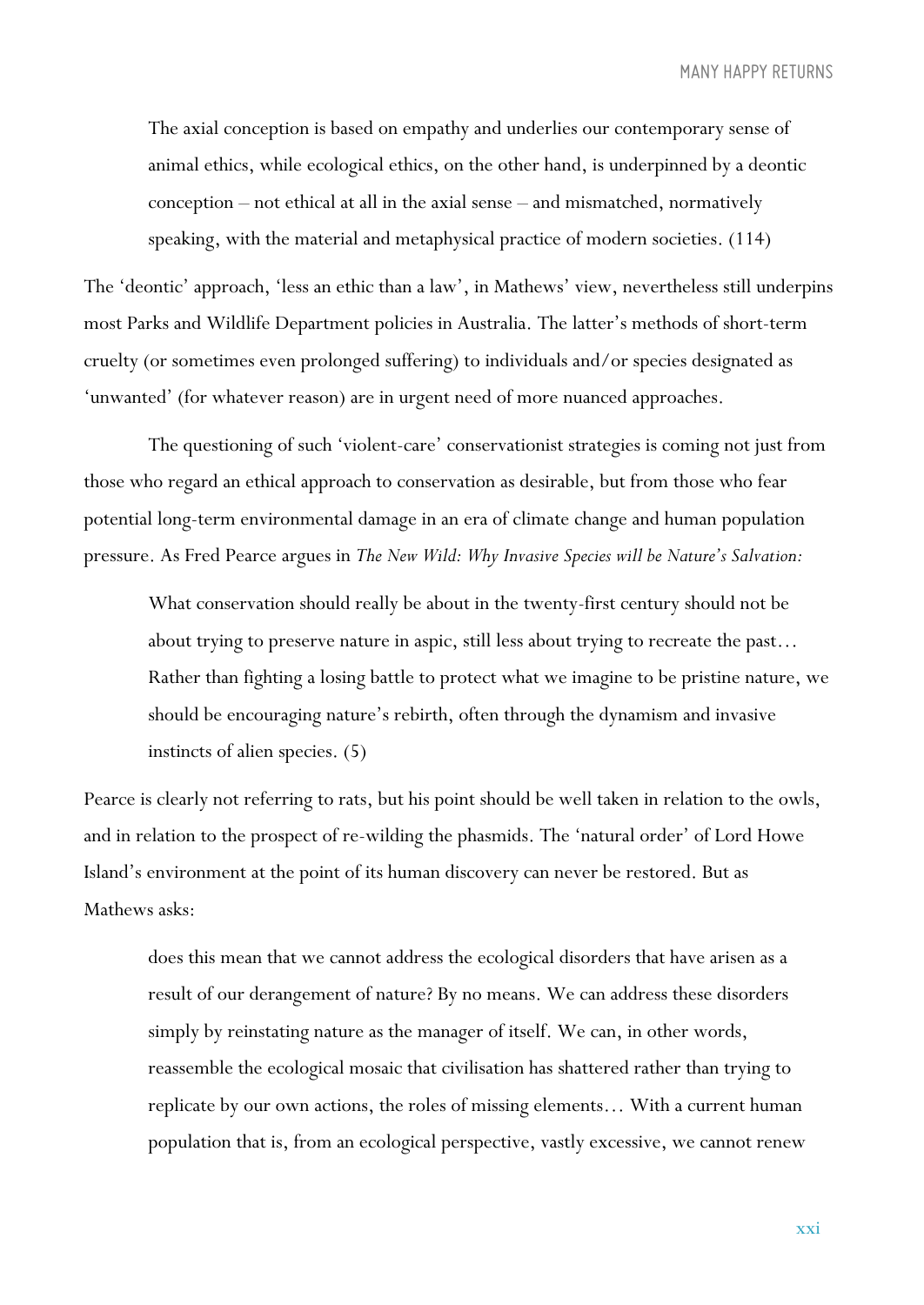the whole system of balances, symmetries and reciprocities that characterised the original biospherical system. (129)

The 'death work' then, as Mathews terms it, that is integral to ecology, 'may be handed back to the ecological systems themselves' (131), and any attempts at 'rewilding' must be regarded with careful scepticism. Even Hogan et al., writing on the possibility of owl translocation from Lord Howe to Tasmania – and recommending against it, does note that 'management of introduced species on islands, however, can be complex due to interactions that have developed between both introduced and native species and between introduced species themselves' (313). For this reason, they note, 'total removal of introduced species on islands must be approached with caution' (313).

The rediscovery of the apparently extinct phasmid on Ball's Pyramid, and the subsequent success of breeding programmes, especially in Victoria, brought worldwide attention and acclaim. Sir David Attenborough visited Zoos Victoria and was pictured holding a phasmid, while Dame Jane Goodall wrote a foreword to Rick Wilkinson's detailed account in *The Return of the Phasmid*, which celebrated the insect's rediscovery and success of the species recovery.

One of the widely advertised rationales and publicity ploys in attracting outside conservation group support for the REP was the 'rewilding' aspiration of returning the phasmid to its original home on Lord Howe. But while there have been notable re-wilding successes, not least that of the woodhen on Lord Howe itself, such returns – after long periods involving ecological changes to the original habitat, and imminent climate-change-driven alterations to ecosystems – such attempts need to be approached with caution. Dean Hiscox, a former Parks and Wildlife Ranger, and a member of the party which found the live phasmids on Ball's Pyramid, cautions care:

We need to have a thorough analysis of the potential impact of the rodent eradication along with the proposals for the reintroduction of species like the Phasmid. Some impacts could be negative. Look at the goat eradication: Everyone thought goat removal

xxii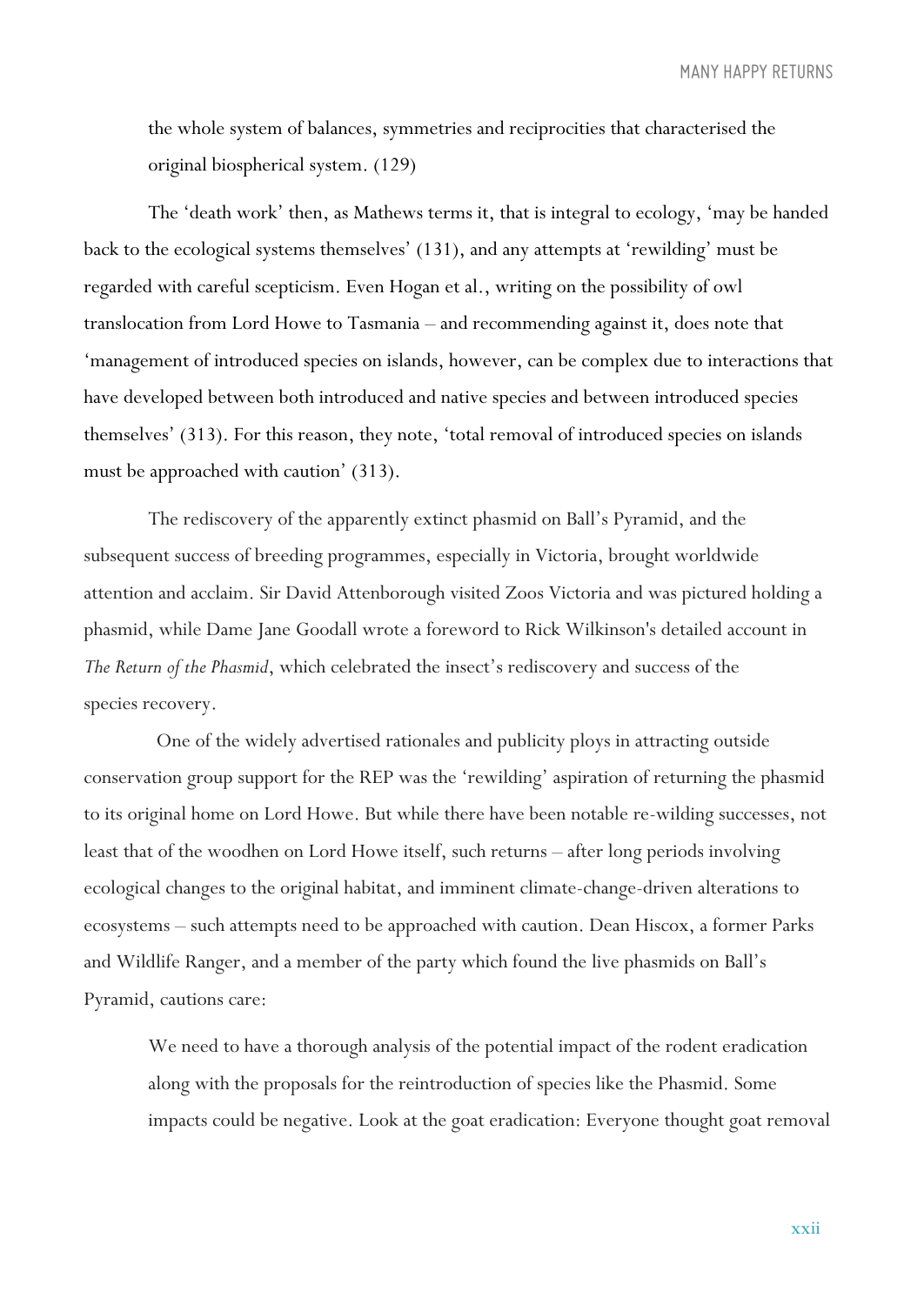from the Island was a no- brainer. Yet in the wake of eradication, weed infestation increased rapidly. (Hiscox in Wilkinson 121)

Since their place in and effect on the original Lord Howe Island ecosystem is virtually undocumented, their reintroduction to a significantly altered – by climate change, time and the REP itself – ecological complex, is unpredictable. While it was once believed their plant diet was relatively specific, this may have been due more to deprivation on Ball's Pyramid than to choice. In captivity phasmids have shown a proclivity for quite a number of plants, as well as being prolific breeders. Should they be successfully rewilded, their potential effect on Lord Howe vegetation as a whole, and on specific plants warrants careful consideration.

Many Lord Howe Islanders regard the prospect of their reintroduction rather less than enthusiastically. Their parents and grandparents tell of the phasmids' invasion of walls and ceilings in local dwellings, and of returning to the home at night with one or two of the large insects attached to clothing. Phasmids would of course be of particular interest to visitors, and display cases which allow the nocturnal insects to be observed in the daytime have already been successful without having the drastic intervention of the REP. Phasmids are not insectivores, but given the potential persistence of Brodifacoum in soils and water, the long term effect on them and on the food chain as a whole remains problematic.

In terms of the Island's biodiversity, the phasmid 'rewilding', if it is ever instituted, will have been accomplished at the expense of major bird losses, potential reptile poisonings, as well as insect and fish contamination, with the long-term effects of this persistence through the food chain remaining unknown. The recent deaths of the New Zealand tuataras provide a stark warning. The tuataras were not in an area that had been poisoned by Brodifacoum, but its uptake by insects had tragic consequences for the endangered reptiles.

We have learned little, it would seem, since either Rachel Carson's *Silent Spring* and its exposure of the results of our chemical warfare on other species (and its inevitable repercussions for ourselves), or from the environmental histories of so called 'aliens' whether deliberately or inadvertently introduced. We still seek that return to a 'pristine' pre-colonial Australia; an anti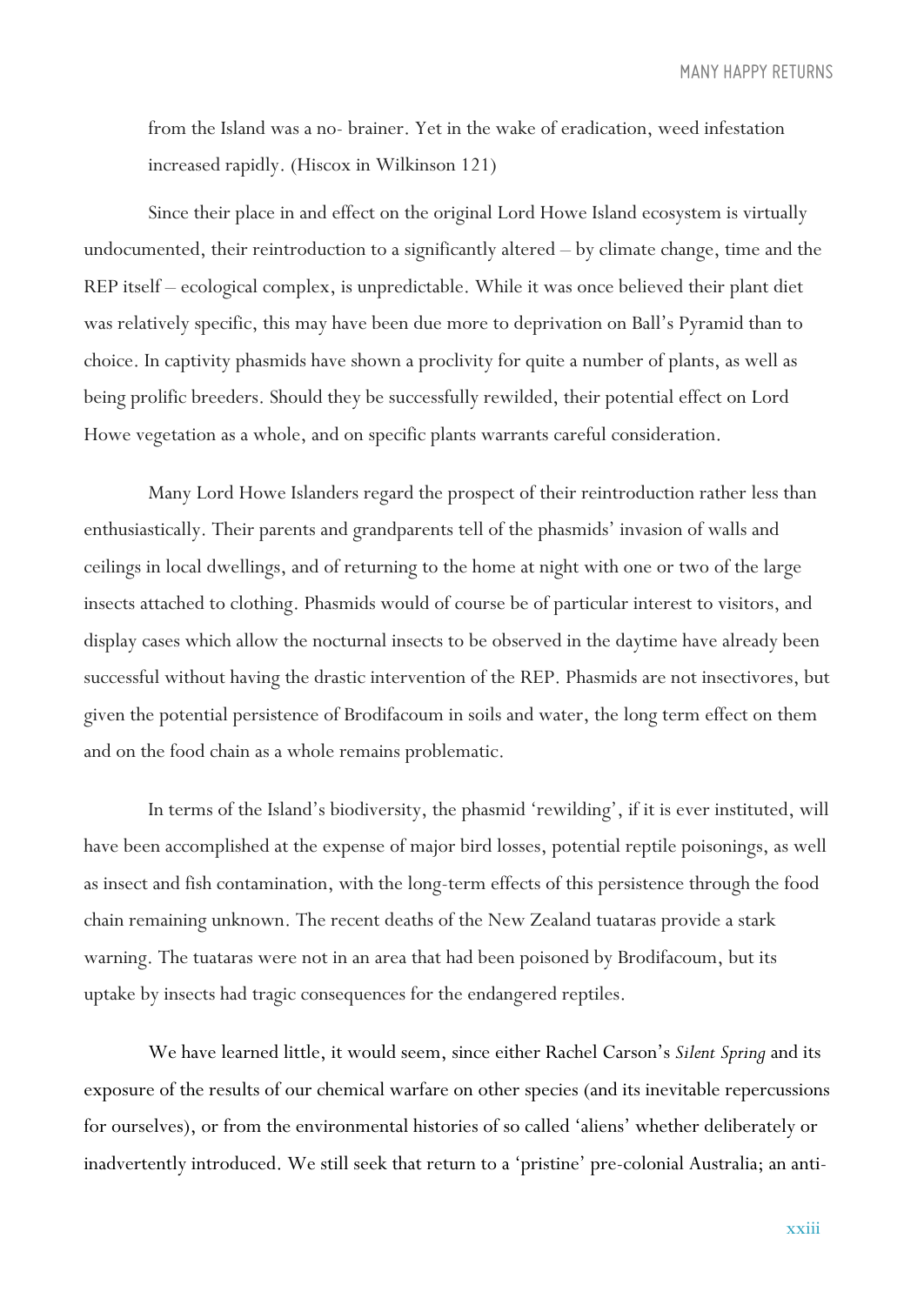evolutionary 'purity' of line now ethically unthinkable were it to be re-applied to humans. And we have not yet absorbed the notion that the impact of climate change will most certainly mix ecologies and genetic strains, and make us, in the end, grateful for almost all extra-human life that manages to survive us.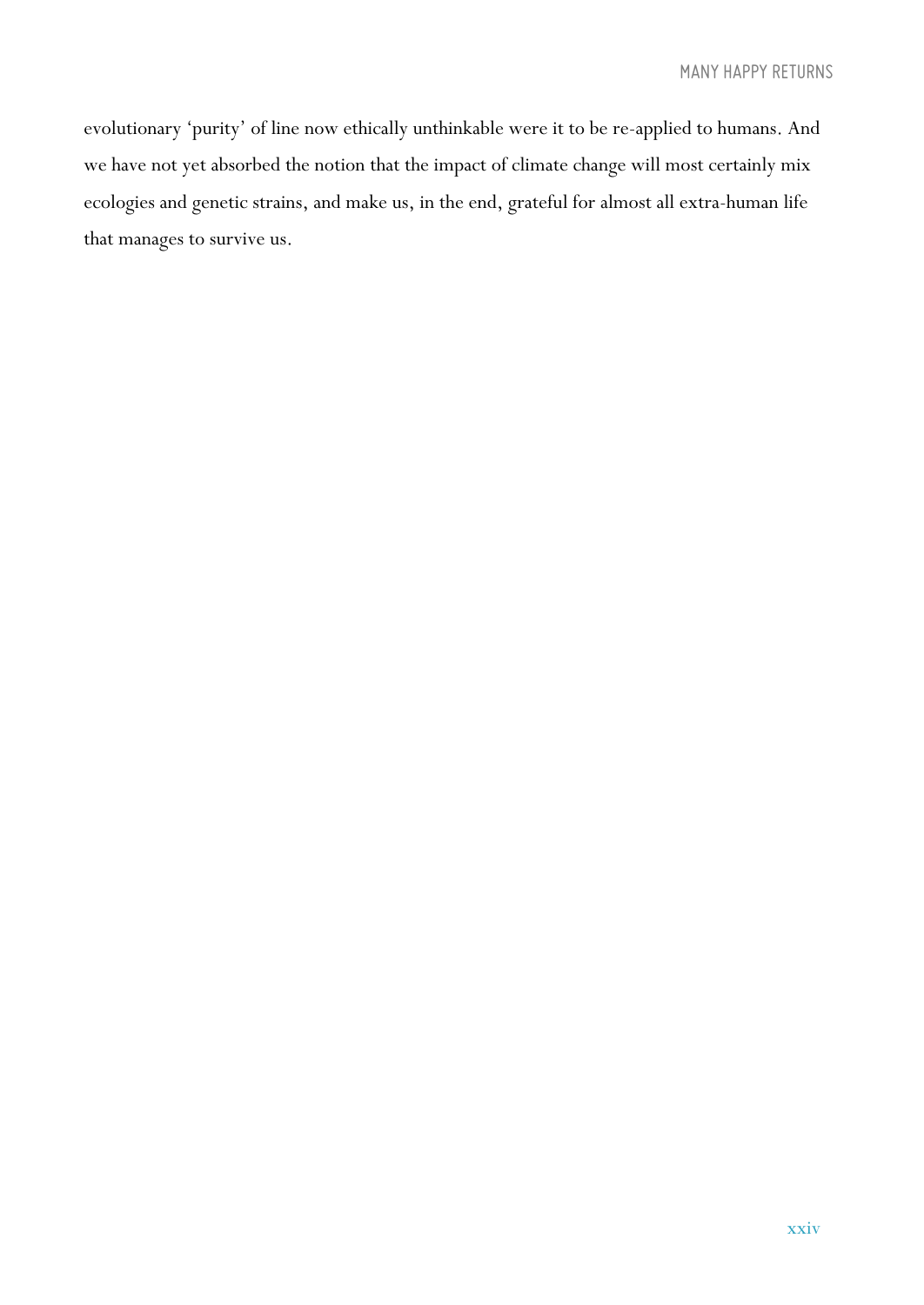#### *Notes*

<sup>1</sup> See https://lhirodenteradicationproject.org/

 $2$  Two in the Administrative Appeals Tribunal (2018; 2019) and the third in the Supreme Court of New South Wales (2019). The first Tribunal case collapsed when the APVMA poison permit was temporarily withdrawn.

<sup>3</sup> The REP on Lord Howe is the first attempt ever to eradicate rats on a permanently inhabited island, with one exception: the Scilly Island of St Agnes which has only a population of approximately 80 in summer. It is also flat, unlike Lord Howe, and has no thick cover of vegetation. But most significantly, the eradication procedure was not carried out by helicopter drop, but by bait station emplacement.

<sup>4</sup> See for instance, Jonathan Burt, *Rat*, London: Reaktion, 2006; and S.A. Barnett, *The Rat: A Study in Behaviour*, rev. ed., University of Chicago Press, 1975.

<sup>5</sup> The journal of Arthur Bowes Smyth, surgeon of the *Lady Penrhyn*, 16 May 1788, describes the bird 'paradise' as he saw it: 'When I was in the woods amongst the Birds I could not help picturing to myself the Golden Age as described by Ovid'. To modern/sensibilities this seems to offer a telling counterpart to his account of *hunting* the birds:

The sport we had in Knocking down Birds was great indeed… A curious brown Bird …[was] walking totally fearless and unconcerned in all parts around us, so that we had nothing more to do than to stand still a minute or two and knock down as many as we pleased with a short stick… The Pidgeons also were as tame as those already described and would sit upon the branches of the trees till you might go and take them off with your hand, or if the branch was high, they would at all times sit till you might knock them down with a short stick… Many *hundreds* [my italics] of the sorts mentioned above, together with many Parrots and Parroquetts, Magpies and other Birds were caught… (qtd. in Hutton 11-12)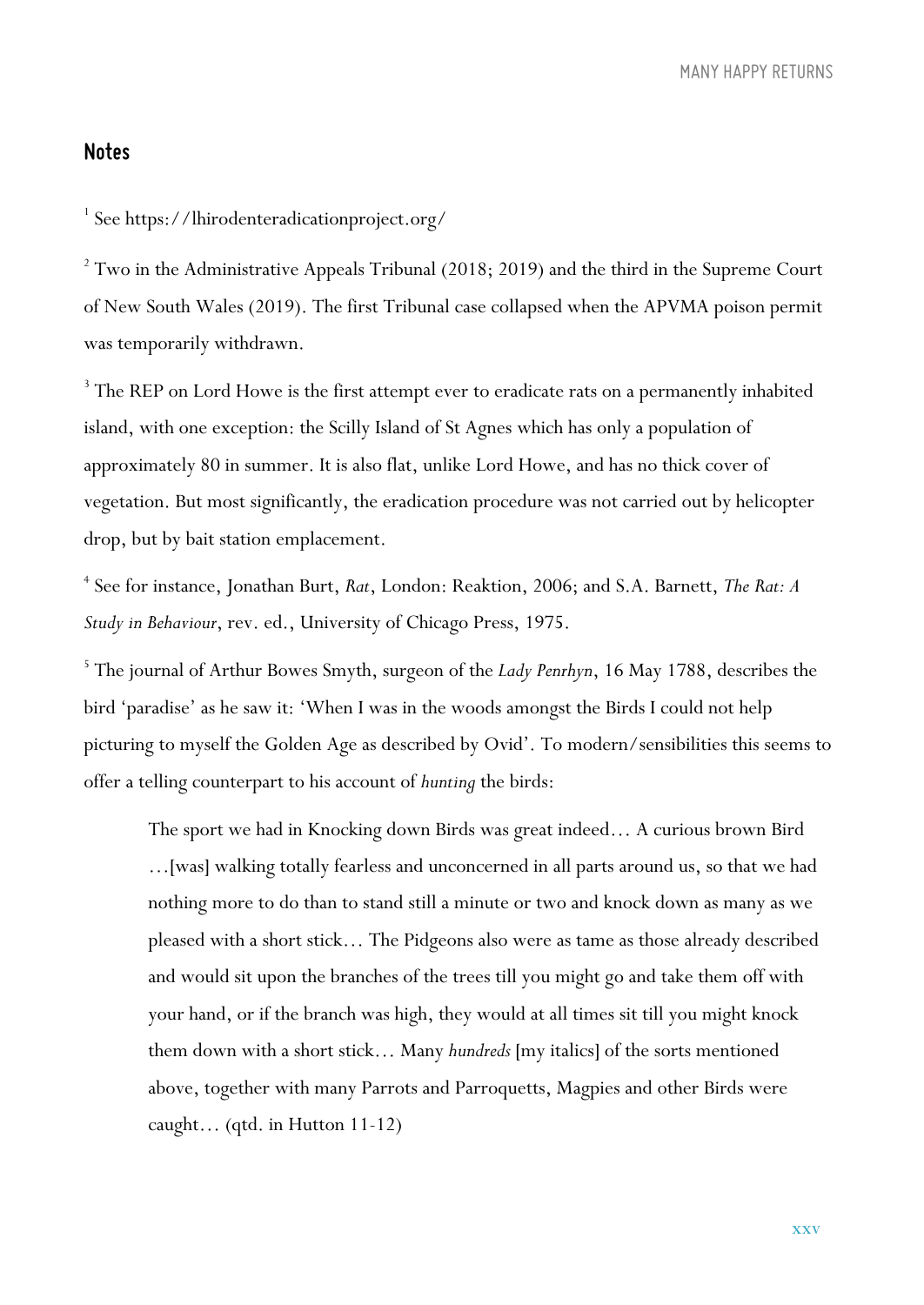Thomas Gilbert's observations, from the voyage of the same fleet returning to England, also attest to a pre-human Paradise and the response of the first humans to it. Apparently referring to the Woodhens, Gilbert reports, 'Several of these I knocked down, and their legs being broken, I placed them near me as I sat under a tree. The pain they suffered caused them to make a doleful cry which brought five or six dozen of the same kind to them, and by that means I was able to take nearly the whole of them' (quoted in Hutton 12). (On reflection, it would seem that the human/rat comparison is more unfair to rat than human.)

<sup>6</sup> See again, Ian Hutton, *Birds of Lord Howe Island: Past and Present* for a catalogue of extinctions and near-extinctions on the Island, post-1788 (122 ff).

<sup>7</sup> For details of the Phasmid (re)discovery and subsequent captive breeding programmes, see Rick Wilkinson, *Return of the Phasmid: Australia's Rarest Insect Fights Back from the Brink of Extinction*, Media Dynamics, 2014; and Dick Smith, *Ball's Pyramid: Climbing the World's Tallest Sea Stack*. Dick Smith Adventure, 2014.

<sup>8</sup> Private conversation with Ian Hutton, 2014.

<sup>9</sup> Skara Bohny, 'Cockroach Blue Ooze Provided Tuatara Clue', *The Press*, 6 July 2019. https://www.pressreader.com/new-zealand/the-press/20190706/281801400519216  $10$  In this paper I concentrate on the threats the REP poses to environmental/ecological health and welfare. For accounts of the potential threats posed to human health by such large-scale distribution of Brodifacoum by helicopter and open baiting, see for instance: https://www.researchgate.net/publication/312339960\_Brodifacoum\_poisoning\_A\_clear\_and \_present\_danger\_to\_public\_health\_in\_the\_USA

<sup>11</sup> For good accounts of the ways in which the New Zealand government and its commercial allies have encouraged hysteria about 'alien' species, see for instance Nicholas Holm, 'Consider the Possum: Foes, Anti-Animals, and Colonists in Paradise', *Animal Studies Journal*, vol. 4, no. 1, 2015, pp 32-56; and Annie Potts, 'Kiwis Against Possums: A Critical Analysis of Anti-Possum Rhetoric in Aotearoa New Zealand', *Society & Animals* no. 17, 2009, pp 1-20.

<sup>12</sup> See, in particular, Bill Benfield, *At War with Nature: Corporate Conservation and the Industry of Extinction,* Tross 2010, and *The Third Wave: Poisoning the Land*, Wellington, Tross 2011. For an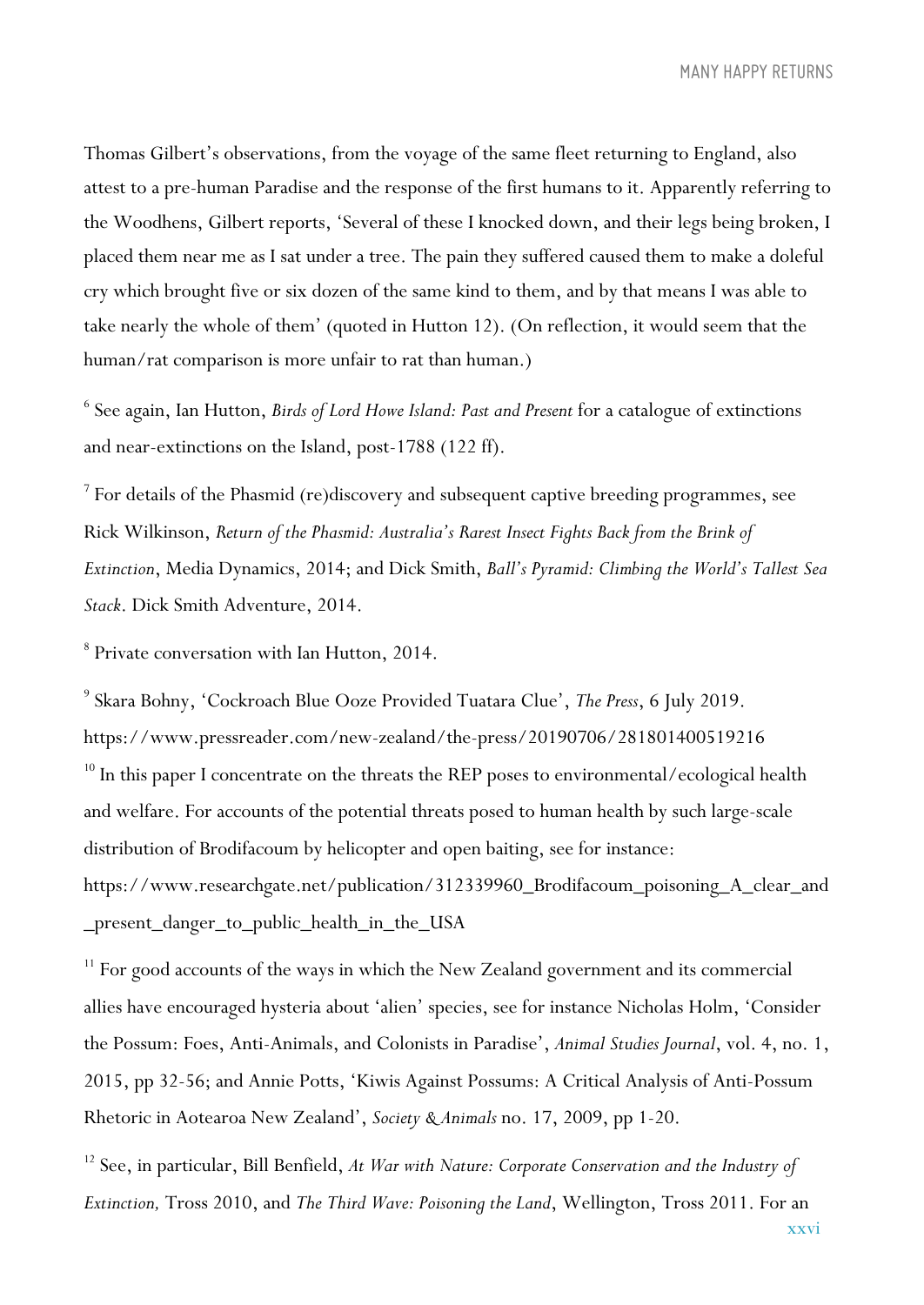excellent summary of the Lord Howe REP see Bill Benfield, 'The Lord Howe Island Rat Eradication Programme: Australians to be Guinea Pigs for a Kiwi Folly', *The Tasmanian Times,* June 1, 2015; Aleco Vrisakis, 'The Plan to Poison Lord Howe Island', Address to the Lord Howe Island Board, 24 November 2015, *The Tasmanian Times*, 3 December 2015*.*

<sup>13</sup> Hypothesised 'natural' predators of the Phasmid before rat arrival are the native Boobook and the Lord Howe Island parrot – both now extinct.

<sup>14</sup> Phasmids were occasionally claimed – on the exuberance that accompanied their (re)discovery – to be the 'world's' rarest insect. In fact, they were, at that time, Australia's rarest. They are no longer so, however, having absolutely thrived in captive breeding in New South Wales, Victoria and Lord Howe Island.

<sup>15</sup> This also appears to rest on the premise of the now-discarded theory of ecological 'climax' states, where a particular ecology was thought to reach its *optimum* balance, or 'climax' and remain in that state unless disturbed by (usually outside) influences.

<sup>16</sup> Unlike Parks and Wildlife philosophy and policies in relation to 'aliens', many Aboriginal peoples, much more in line with evolutionary principles, adapt their beliefs to include new arrivals, an excellent example being the 'imported' buffalo of Northern Australia.

<sup>17</sup> Ian Wilkinson, from the Office of Environment and Heritage, New South Wales, is reported in Rick Wilkinson's *The Return of the Phasmid*, as having said that 'it is very likely, along with the other exotic and introduced bird species, like the mallard duck, hybrid black duck, the pigeon and blackbird, that the masked owl will be at risk from Brodifacoum baits. No action will be taken to mitigate the potential effects of poisoning any of these pest species *because they shouldn't be on Lord Howe in the first place*' (Rick Wilkinson 116, italics mine).

<sup>18</sup> The endemic sub-species of Currawong on Lord Howe Island frequently attacks smaller seabirds and nestlings, especially the white terns.

 $19$  See Libby Robin, 'The Rise of the Idea of Biodiversity: Crises, Responses, and Expertise', *Quaderni*, vol. 76, Autumn 2011, pp. 25-37.

xxvii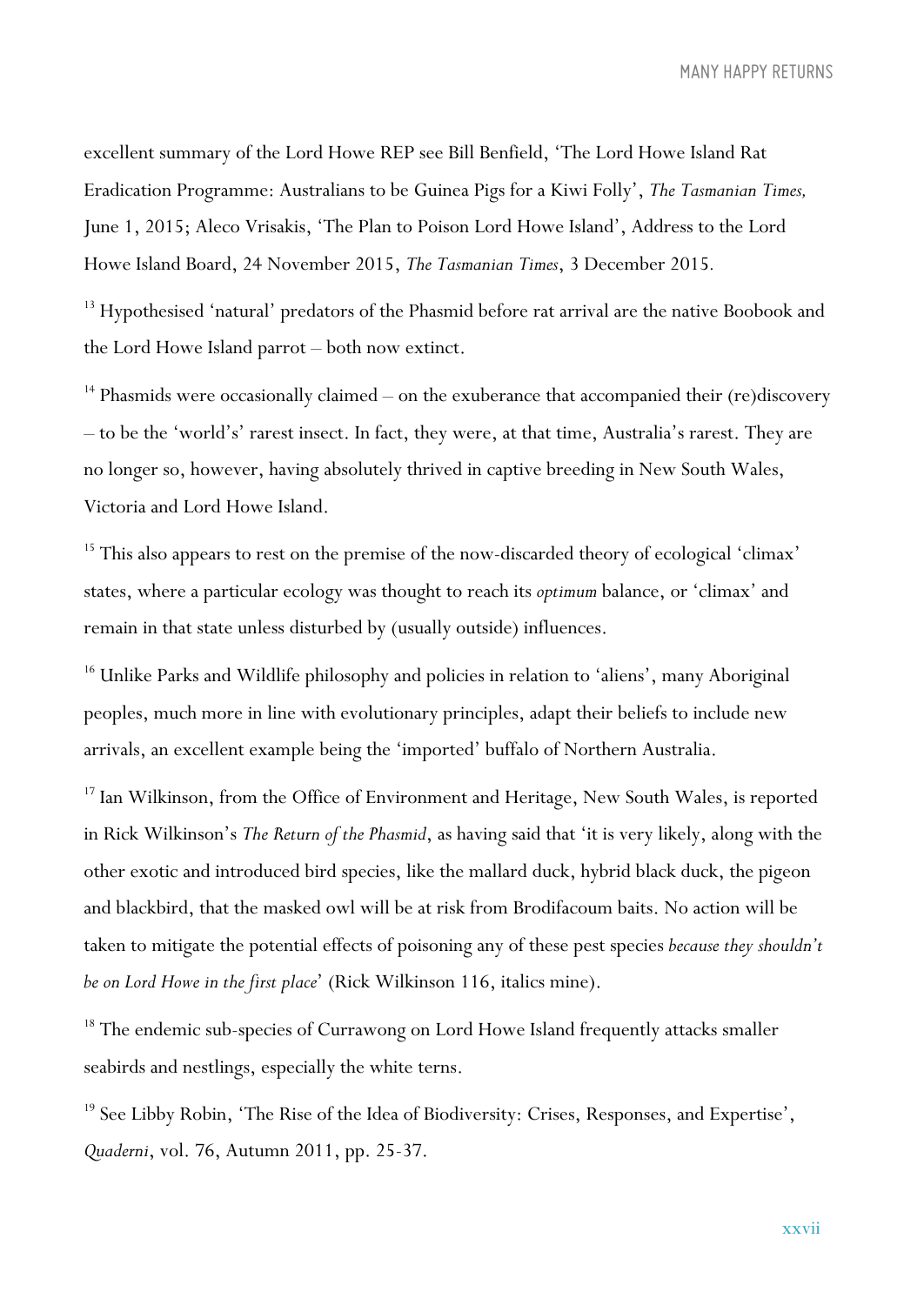#### *Works Cited*

Benfield, W.F. *The Third Wave: Poisoning the Land*. Wellington: Tross, 2011.

Carson, Rachel. *Silent Spring*. 1962. New York: Fawcett Crest, 1964.

- Davis, Mark. 'Don't Judge Species on their Origins'. *Nature,* vol. 474, June 2011, pp. 153-4.
- Head, Lesley M. 'Decentring 1788: Beyond Biotic Nativeness'. *Geographical Research,* vol. 50, no. 2, 2012, pp. 166-78.
- Head, Lesley M. and Pat Muir. 'Nativeness, Invasiveness and Nation in Australian Plants'. *The Geographical Review,* vol. 94, no. 2, 2004, pp. 199-217.
- Helmreich, Stefan. 'How Scientists Think, About 'Natives' for Example: A Problem of Taxonomy Among Biologists of Alien Species in Hawaii'. *Journal of the Royal Anthropological Institute,* vol. 11, no. 1, 2005, pp. 107-128.
- Hogan, Fiona E. et al. 'Molecular Data Contradicts Historical Records and Cautions Translocation of the Lord Howe Island Masked Owl'. *Biological Conservation,* vol. 159, 2013, pp. 313-320.
- Hutton, Ian. *Birds of Lord Howe Island: Past and Present.* Coffs Harbour: Hutton, 1991.
- Hytten, Karen F. 'Dingo Dualisms: Exploring the Ambiguous Identity of Australian Dingoes'. *Australian Zoologist,* vol. 35, no. 1, 2009, pp. 18-27.
- Mathews, Freya. 'The Anguish of Wildlife Ethics'. *New Formations,* vol. 76, no. 8, 2012, pp.114-131.
- Milledge et al. 'Strangers in Paradise: The Masked Owls of Lord Howe Island'. *Wingspan,* vol. 20, no. 4, 2017, pp. 26-29.
- Pearce, Fred. *The New Wild: Why Invasive Species Will Be Nature's Salvation*. London: Icon Books, 2015.
- Potts, Annie. 'Kiwis Against Possums: A Critical Analysis of Anti-Possum Rhetoric in Aotearoa New Zealand'. *Society & Animals*, vol. 17, 2009, pp. 1-20.